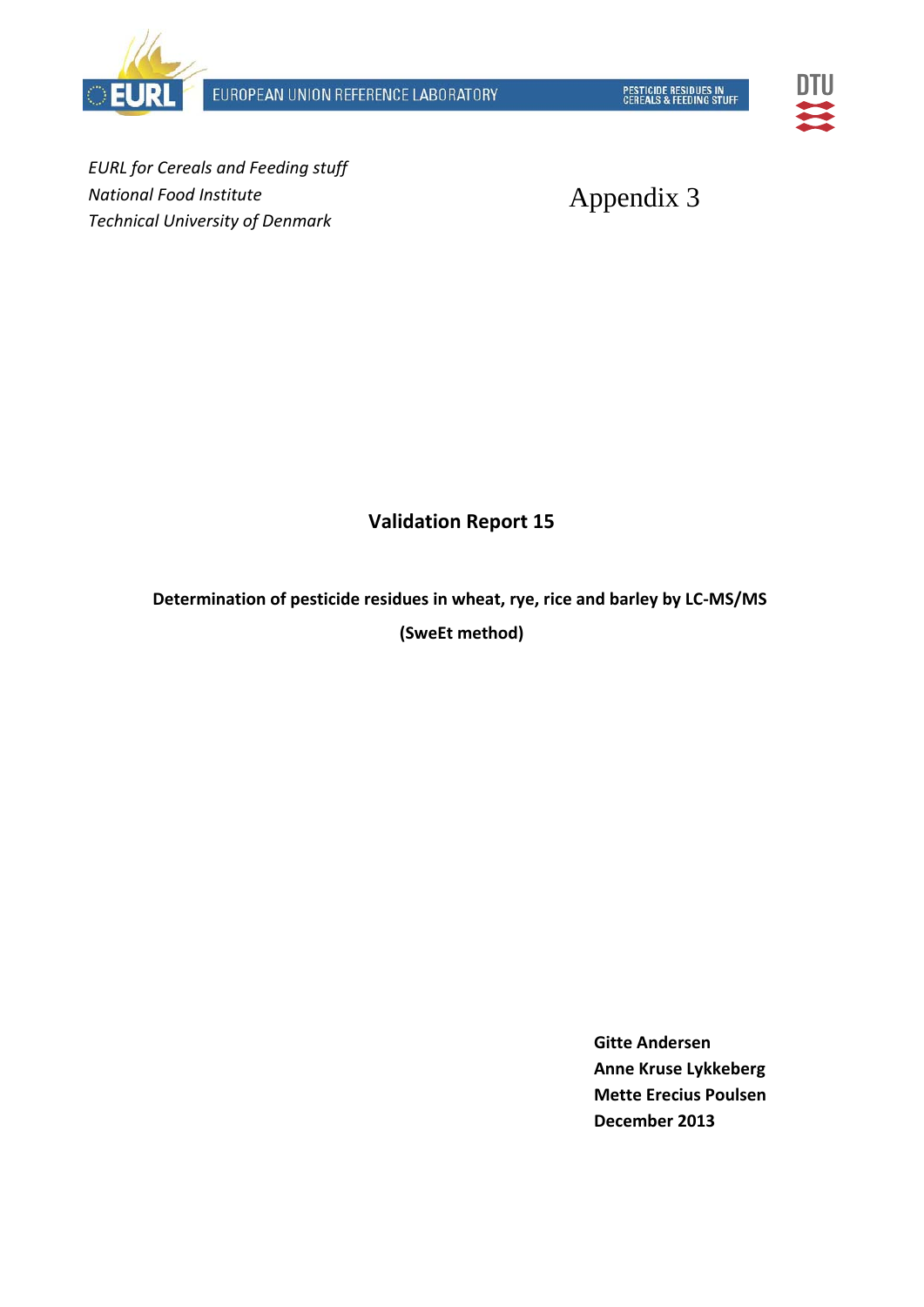#### **CONTENT**

| 1. |                                                                                                                |
|----|----------------------------------------------------------------------------------------------------------------|
| 2. |                                                                                                                |
| 3. |                                                                                                                |
| 4. |                                                                                                                |
| 5. |                                                                                                                |
| 6. |                                                                                                                |
| 7. |                                                                                                                |
| 8. |                                                                                                                |
| 9. |                                                                                                                |
|    |                                                                                                                |
|    | Appendix 2: Recoveries, repeatability (RSDr), reproduceability (RSD <sub>R</sub> ) and Limit of Quantification |
|    | Appendix 3: Recoveries, repeatability (RSDr) and Limit of Quantification (LOQ) for pesticides                  |
|    | Appendix 4: Recoveries, repeatability (RSDr) and Limit of Quantification (LOQ) for pesticides                  |
|    | Appendix 5: Recoveries, repeatability (RSDr) and Limit of Quantification (LOQ) for pesticides                  |
|    | Appendix 6: Recoveries, repeatability (RSDr) and Limit of Quantification (LOQ) for pesticides                  |
|    |                                                                                                                |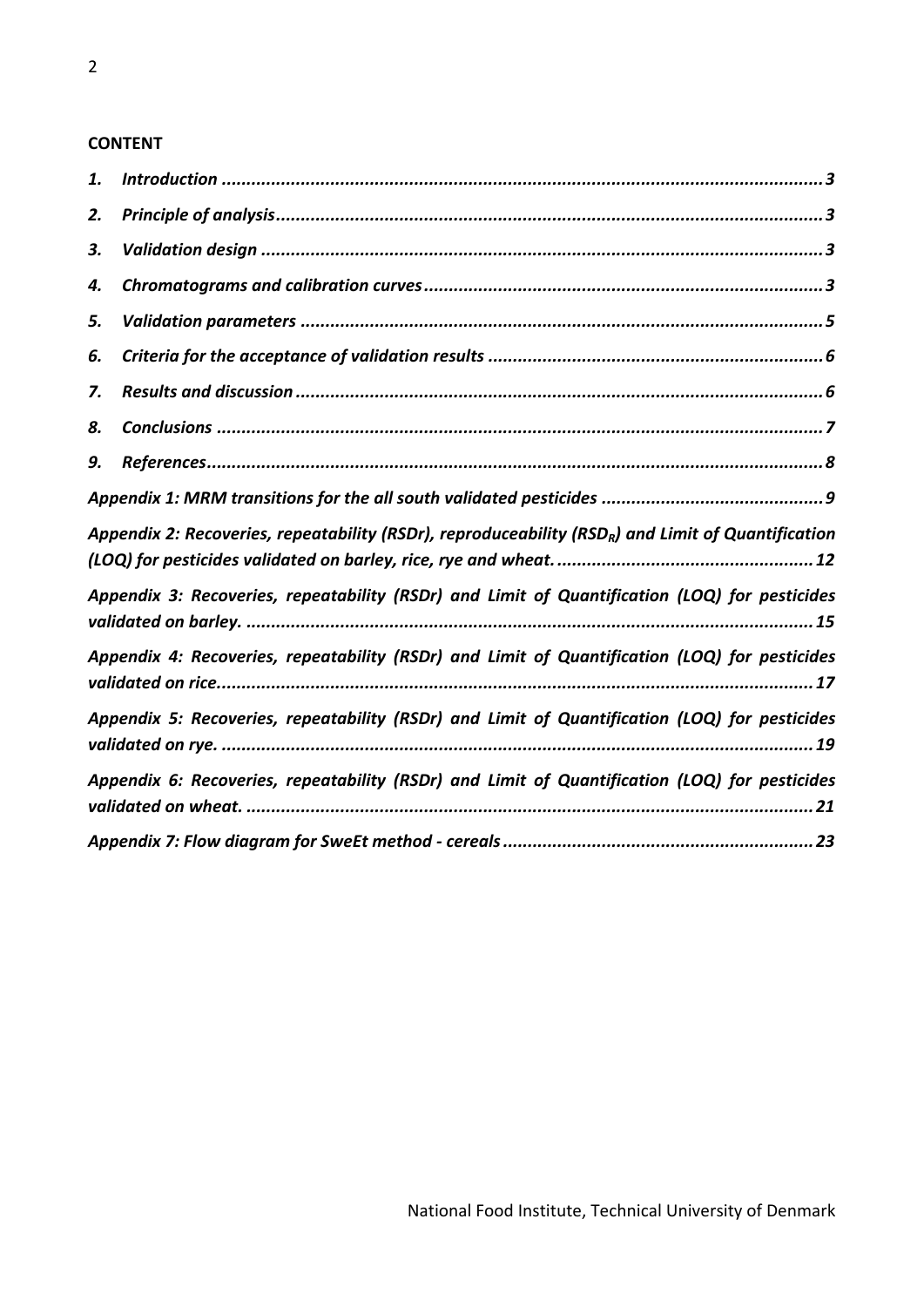### **1. Introduction**

This report describes the validation of the SweEt method combined with LC‐MS/MS on barley, rice, rye and wheat. The method is a Swedish developed method based on simple and efficient process with ethyl acetate as extraction solvent $^{1}$ .

This validation does not include testing of the methods robustness.

## **2. Principle of analysis**

**Sample preparation:** The samples are milled with a sieve at 1.0 mm.

**Extraction:**The sample was mix with water and extracted with ethyl acetate with 1 % acetic acid by shaken. The sample was briefly shaken with sodium sulphate before the extraction continued by ultrasonic. The ethyl acetate and water phase are separated by centrifugation and the supernatant filtered. The final extract was diluted 1:1 with ethyl acetate to obtain the same matrix concentration as in the calibration standards.

**Clean‐up:** The method does not include any clean‐up step.

**Quantification and qualification:** The pesticide residues are separated on a reversed‐phase column and detected by tandem mass spectrometry (MS/MS) by electrospray (ESI). The validation includes pesticides determined only by positive ESI. For quantification  ${}^{13}C_6$ -carbaryl was used as internal standard. All pesticides were detected in the multiple reaction monitoring mode (MRM). For each pesticide, precursor ion and 2 product ions (where possible) were determined. One product ion used for quantification and one for qualification. The MRM transitions for the pesticides and degradation products indented validated are given in **Appendix 1**.

## **3. Validation design**

The method was south validated for 60 pesticides or degradation products in barley, rice, rye and wheat. The validation was performed on 5-6 replicates at each of the three spiking levels; 0.01, 0.02 and 0.1 mg/kg. The tests were done on different days with six replicates by two different laboratory technicians. A blank sample of each cereal commodity was included.

### **4. Chromatograms and calibration curves**

The calibration curve is determined by the analysis of each of the analysts at least five calibration levels, i.e. 0.003, 0.01, 0.033, 0.1, 0.333 µg/ml. The calibration curves were best fitted to a quadratic or a linear curve. The quantification was performed from the mean of two bracketing calibration curves. The majority of the correlation coefficients (R) were higher or equal to 0.99. Examples of chromatograms and calibration curves obtained when analysing the extracts by LC‐ MS/MS are presented in **figure 1 and 2**.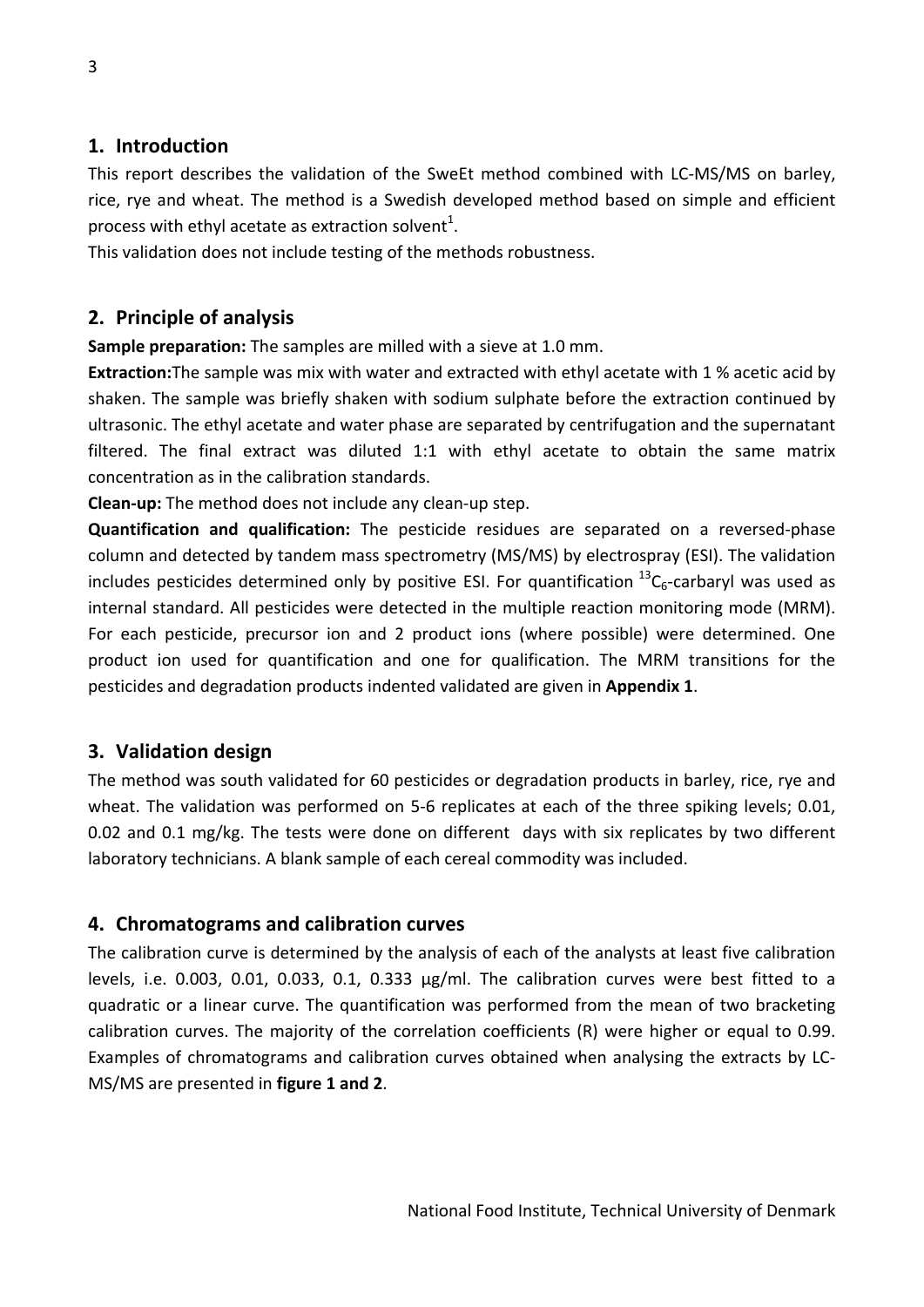

Figure 1. Examples of chromatograms, calibration curves and residual plot for phosmet in rice obtained when analysing extract spiked with 0.01 mg/kg. The calibration curve is in a concentrations range from 0.001 to 0.333 µg/ml.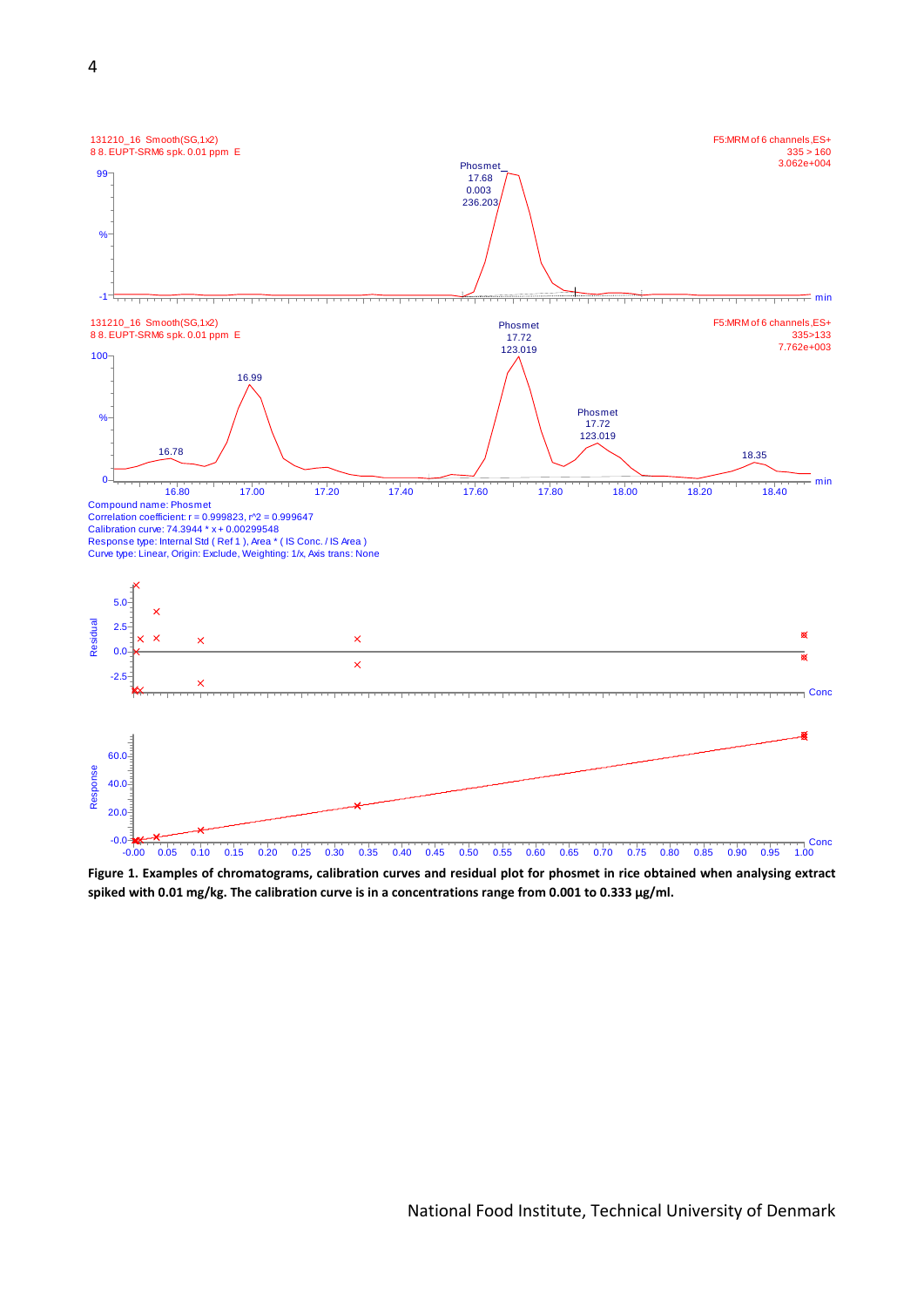

Figure 2. Examples of chromatograms, calibration curves and residual plot for acetamiprid in rye obtained when analysing extract spiked with 0.02 mg/kg. The calibration curve is in a concentrations range from 0.001 to 0.333 µg/ml.

#### **5. Validation parameters**

#### **Precision – repeatability and internal reproducebility**

Repeatability was calculated for all pesticides and degradation products on all three spiking levels. Repeatability is given as the relative standard deviation on the result from two or more analysis at the same sample, done by the same technician, on the same instrument and within a short period of time. Repeatability in this validation was calculated from the six replicate determinations. The internal reproducibility is calculated for the all the cereal commodities only, because the individual cereal type is analysed on one occasion only. Internal reproducibility is relative standard deviation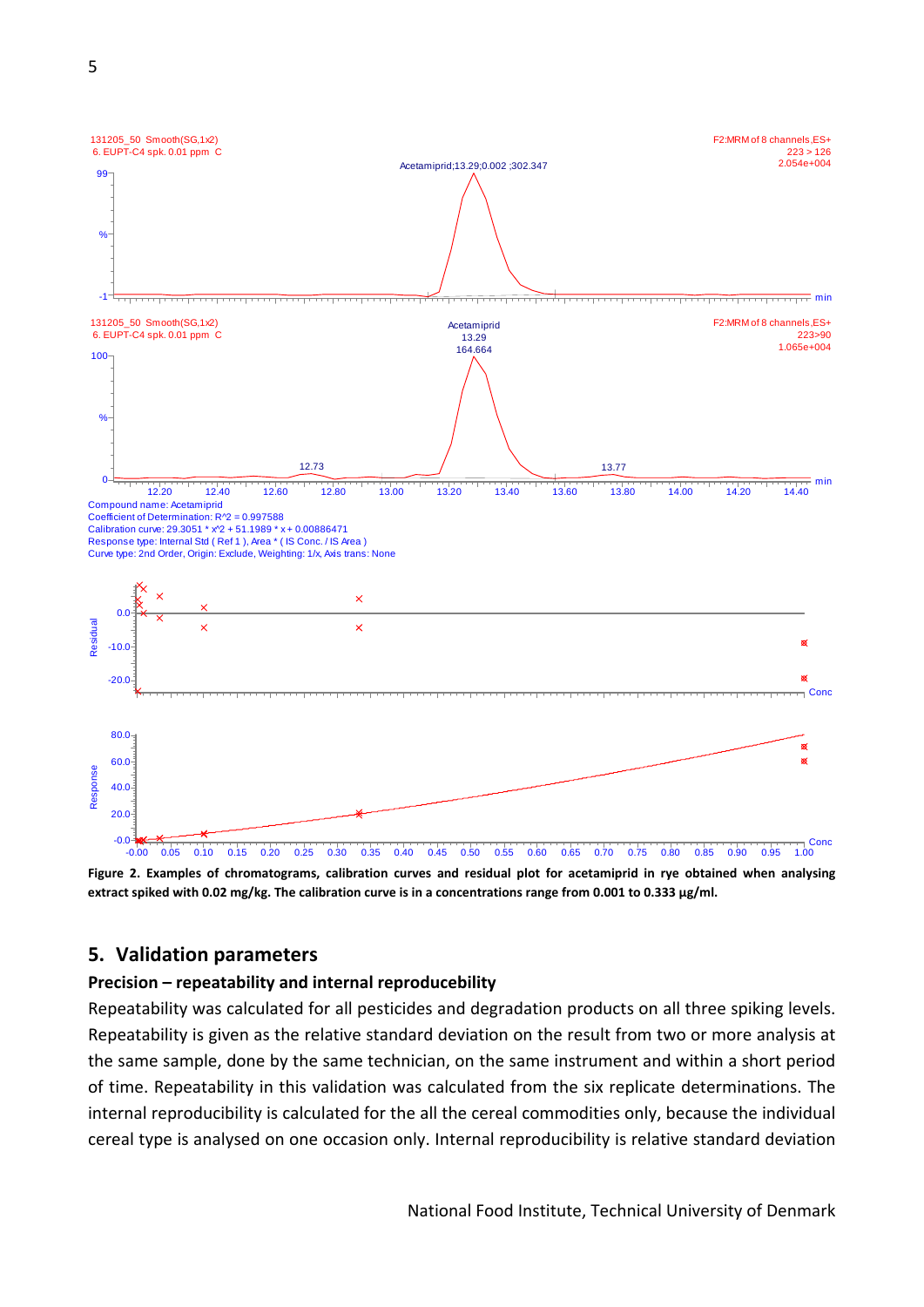on results obtained under reproducibility conditions, with the same method on the same sample by different operators within a larger period of time.

Repeatability and internal reproducibility in this validation was calculated from the 5‐6 replicate determinations. Repeatability were calculated as given in ISO 5725-2<sup>2</sup>.

**Appendix 2‐6** shows the relative repeatability and internal reproducibility for the validated pesticides and degradation products.

### **Accuracy – Recovery**

The accuracy was determined by recovery, samples were spiked at three concentration levels. In appendix 2 recovery, repeatability and limit of quantification (LOQ) are given for the validated pesticides and degradation products for all three spiking levels (0.01 mg/kg, 0.02 mg/kg and 0.1 mg/kg). Recoveries are listed in **appendix 2‐6**.

#### **Limit of quantification, LOQ**

Quantification limits (LOQ) are calculated from the results at the lowest accepted spike level, as 6 times the standard deviation (absolute recovery). The quantification limits are given in **Appendix 2**.

## **6. Criteria for the acceptance of validation results**

For the pesticides to be accepted as validated the following criteria for precision and trueness must to be fulfilled:

- 1. The relative standard deviation of the repeatability should be less than or equal to the standard deviation of 20 %, proposed for validation by Sanco<sup>3</sup>.
- 2. The average relative recovery must be between 70 and 120  $\frac{\cancel{3}^3}{ }$ .

If the above mentioned criteria have been meeting, the detection limits have been calculated.

## **7. Results and discussion**

The results of the validation were intended on all four cereals; barley, rice, rye and wheat and on each individual cereal type.

For all four cereals types 51 pesticides and degradation products were validated analysed by LC‐ MS/MS. Nine pesticides and degradation products were not validated: Aldicarb sulfone, aldicarb sulfoxide, amitraz, DMPF, methamidophos, monocrotophos, oxamyl, thiophenat-methyl and pyridaben. However, Aldicarb sulfone were validated on barley, methamidophos on rye and thiophenat‐methyl were validated on wheat. Monocrotophos and pyridaben were validated with accepteble results on two cereals types, nevertheless the validattion for all cereal type together,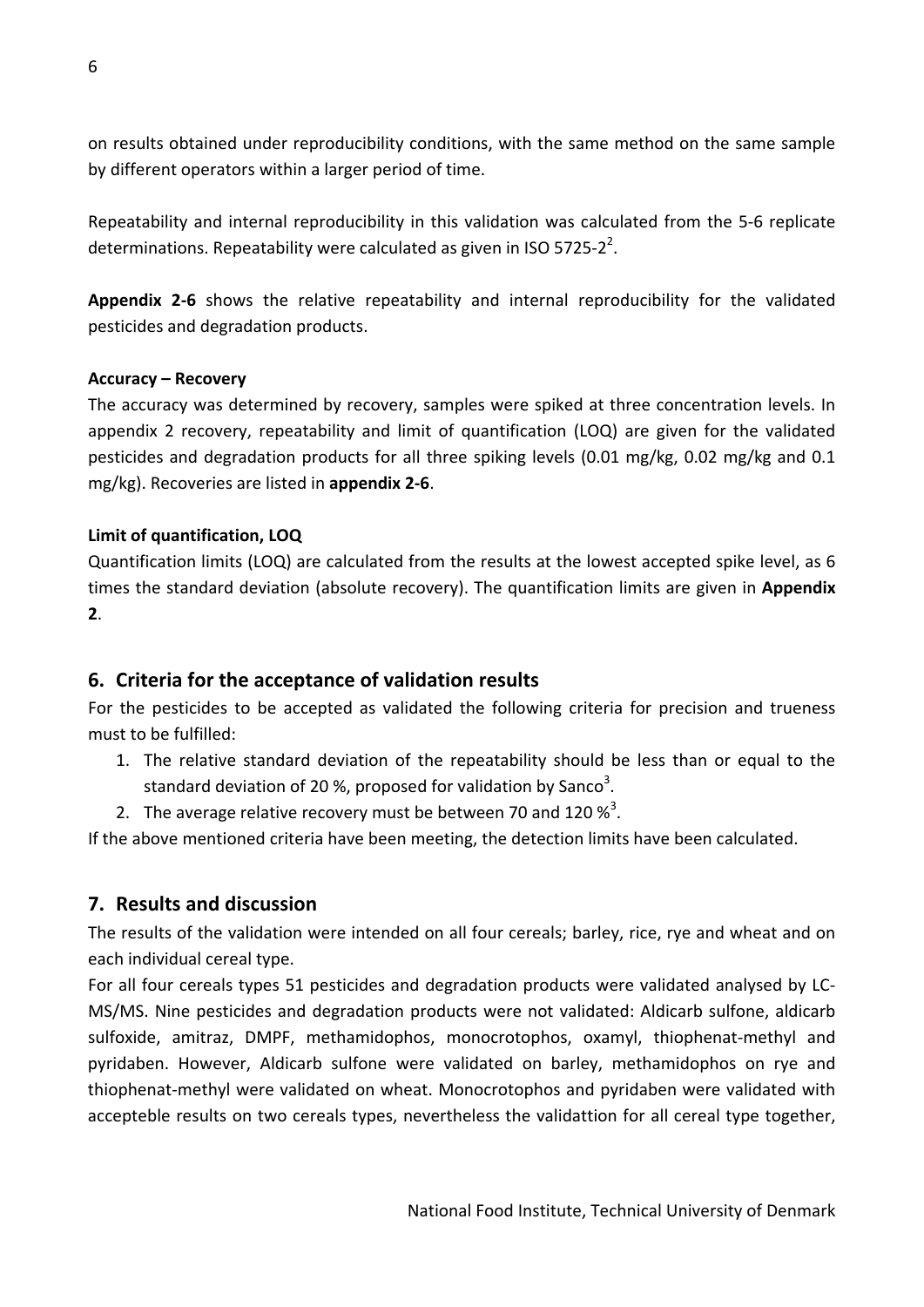the recoveries were too low and the standard deviation to high. For aldicarb sulfoxide, amitraz, DMPF and oxamyl futher investigations should be peformed.

Validations for aldicarb, diphenylamin and tolylfluanid were only accepted at spike level 0.1 mg/kg and flufenoxuron were accepted at 0.02 and 0.,1 mg/kg

The relative repeatability (RSDr) varied between 3‐26 %, with an average on 9%. The internal reproducebility (RSD<sub>R</sub>) varied between 4-28 % with an average on 12 %. Recoveries were in the range of 80‐110 % at all three concentration levels with an average on 90 %. The combined LOQs were in range of 0.003‐0.09 mg/kg.

For a few pesticides at some levels the standard deviations and the relative recovery were only just out of the range in proportion to criteria for acceptance. Due to the all over results at the three spiking levels for these pesticides the minor deviation were accepted.

**Barley:** Aldicarb sulfone, aldicarb sulfoxide, amitraz, DMPF, oxamyl, pyridaben, thiophenat‐methyl, methamidophos and spinozyn D could not met the acceptance criteria and were not validated for barley. Aldicarb, diphenylamin, etofenprox, fenthion sulfon, flufenoxuron and monocrotophos were accepted at 0.1 mg/kg and fenazaquin were accepted at 0.02 and 0.1 mg/kg.

**Rice:** Aldicarb sulfone, aldicarb sulfoxide, amitraz, DMPF, etofenprox, fenazaquin, oxamyl pyridaben, spinozyn A, spinozyn D, spirodiclofen, thiophenat‐methyl and methamidophos could not met the acceptance criteria and were not validated for rice. Diphenylamin and tolylfluanid were accepted at highest spike level and aldicarb and flufenoxuron were accepted at spike level 0.02 and 0.1 mg/kg.

**Rye:** Aldicarb sulfone, aldicarb sulfoxide, amitraz, DMPF, monocrotophos, oxamyl, thiophenat‐ methyl and tolylfluanid could not met the acceptance criteria and were not validated for rye. Aldicarb, diphenylamin, DMF, pyridaben and spirodiclofen were accepted at spike level 0.02 and 0.1 mg/kg.

**Wheat:** Aldicarb sulfone, aldicarb sulfoxide, amitraz, diphenylamin, DMPF, fenoxycarb, methamidophos, monocrotophos and oxamyl could not met the acceptance criteria and were not validated for wheat. Aldicarb, paraoxon‐methyl and tolylfluanid were only accepted at the highest spike level.

## **8. Conclusions**

In conclusion 51 pesticides and degradations products for levels at 0.01, 0.02 and 0.1 mg/kg were validated on barley, rice, rye and wheat using SweEt method analysed by LC‐MS/MS. For rye and wheat 51 pesticides, barley 52 pesticides and rice 47 pesticides were validated.

Aldicarb sulfone, methamidophos, thiophenat‐methyl, monocrotophos and pyridaben were not validated due to influence off matrix. For aldicarb sulfoxide, amitraz, DMPF and oxamyl futher investigations should be peformed.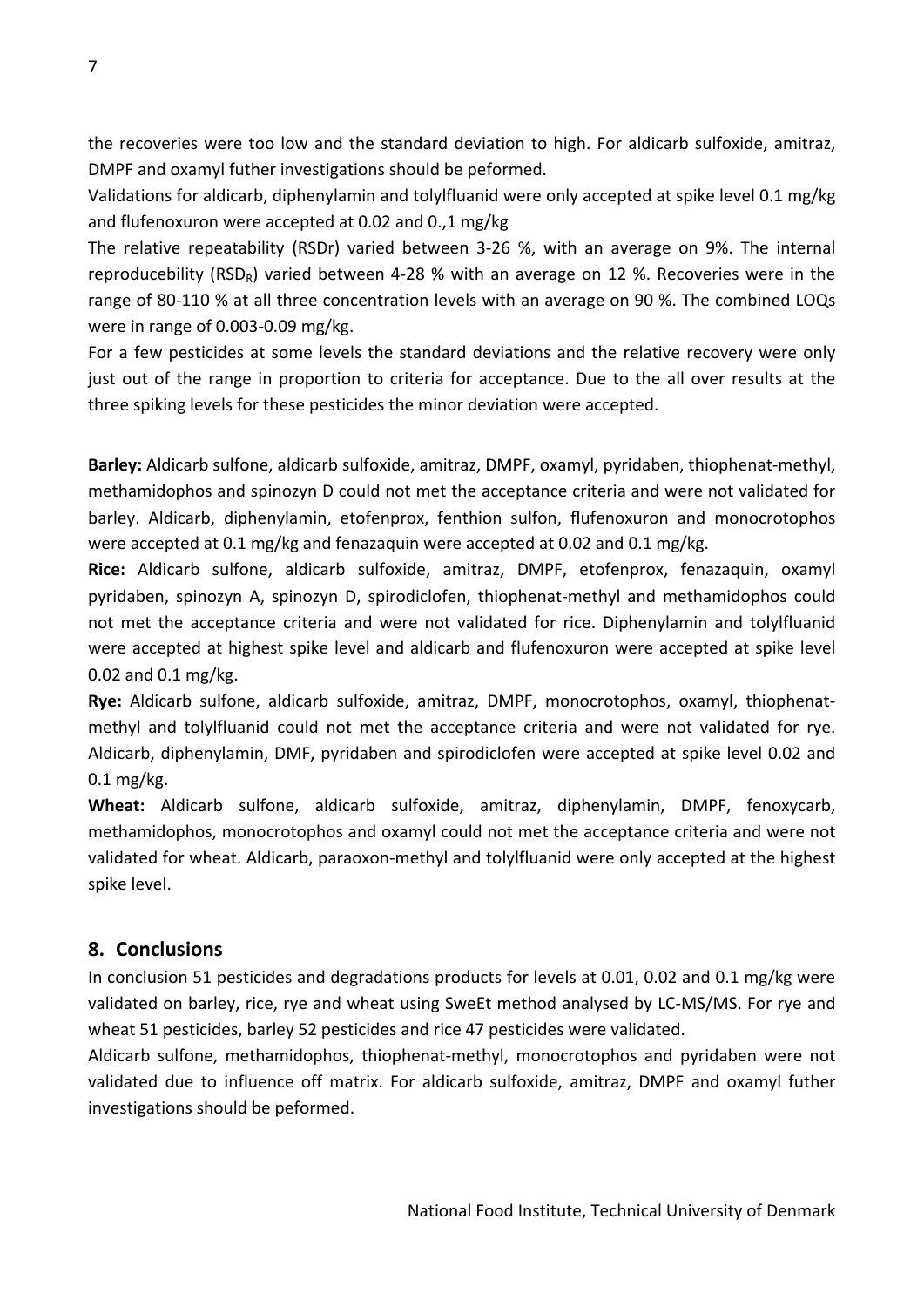### **9. References**

**1** Pesticide residues. Analysis in foods with ethyl acetate extraction using gas and liquid chromatography with tandem mass spectrometric determination, Nordic Committee on Food Aanlysis, 13 (195);1‐32

**2** ISO 5725‐2:1994. Accuracy (trueness and precision) of measurement methods and results – Part2. Basic method for the determination of repeatability and reproducibility of standard easurement method. First edition. December 1994.

**3** Method Validation and Quality Control Procedures for Pesticide Residue Analysis in Food and Feed, Document No SANCO/12495/2011, 01/01/2012, European Commission, Brussels, 2012.

**4** EU Pesticides database available at http://ec.europa.eu/sanco\_pesticides/public/index.cfm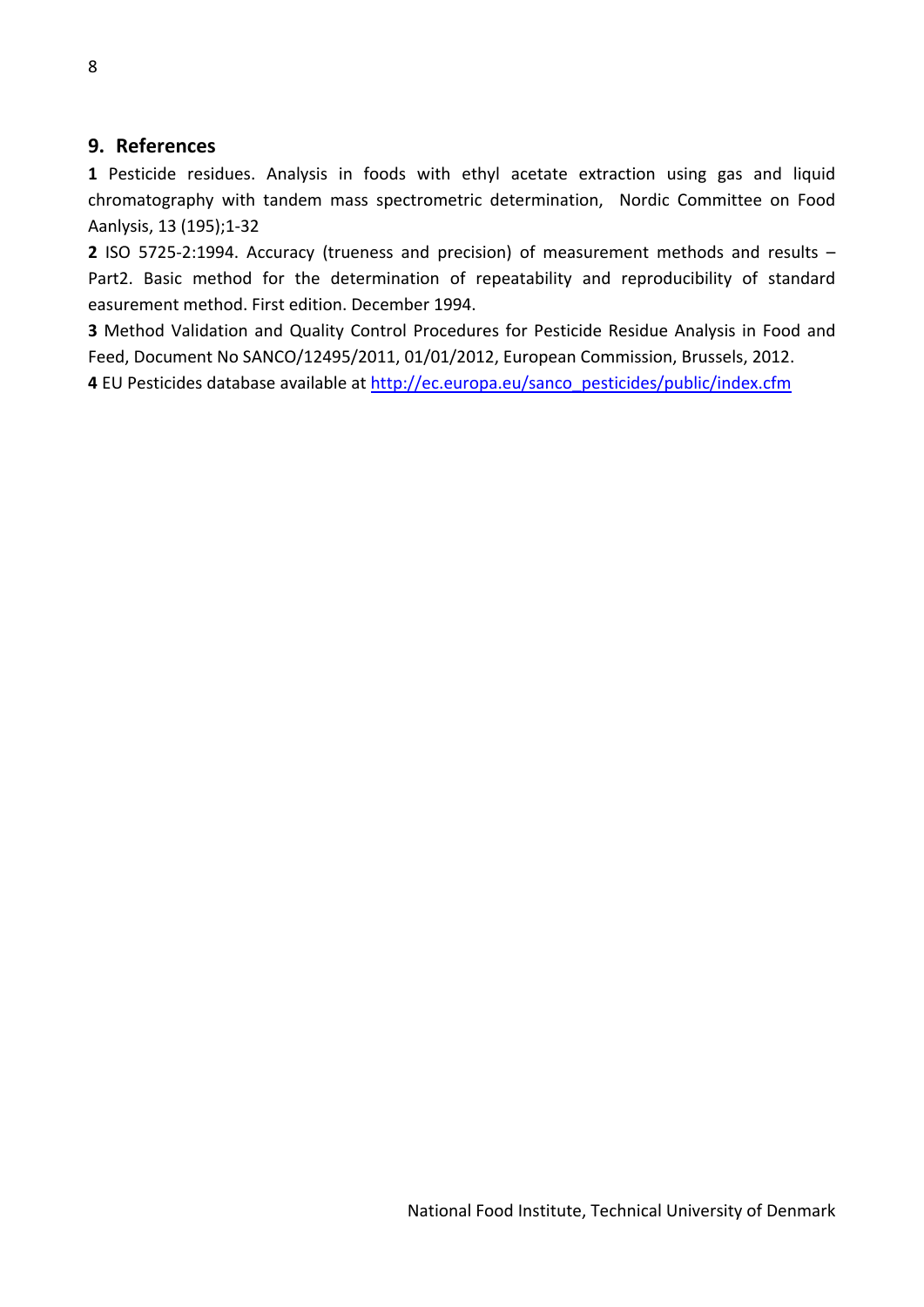| LC-MS/MS ESI +          | Retention   | <b>Precursor 1</b> | Product 1 | CV | <b>CE</b> | precursor 2 | <b>Product 2</b> | CV | <b>CE</b> |
|-------------------------|-------------|--------------------|-----------|----|-----------|-------------|------------------|----|-----------|
|                         | time        |                    |           |    |           |             |                  |    |           |
| 1 Acetamiprid           | 9.36        | 223                | 126       | 27 | 20        |             | 90               | 27 | 35        |
| 2 Aldicarb              | 11.18       | 213                | 89        | 29 | 13        |             | 116              | 50 | 12        |
| 3 Aldicarb sulfone      | 7.64        | 240.40             | 148       | 30 | 13        |             | 86.20            | 21 | 21        |
| 4 Aldicarb sulfoxide    | 7.41        | 224                | 132       | 10 | 10        |             | 89.20            | 21 | 21        |
| 5 Amitraz               | 24.46       | 294.4              | 163       | 10 | 16        |             | 122              | 10 | 30        |
| 6 Benfuracarb           | 22.16       | 411.60             | 195       | 30 | 21        |             | 252.30           | 30 | 13        |
| 7 Bitertanol            | 20.37       | 338.2              | 99        | 31 | 17        |             | 70               | 31 | 17        |
| 8 Bupirimat             | 19.35       | 317                | 166       | 27 | 23        |             | 108              | 25 | 25        |
| 9 Buprofenzin           | 22.33       | 306                | 201       | 10 | 11        |             | 106.2            | 10 | 23        |
| 10 Cadusafos            | 21.8        | 271.3              | 159       | 50 | 13        |             | 97               | 50 | 40        |
| 11 Carbendazim          | 10.27       | 192                | 160       | 55 | 18        |             | 132.30           | 30 | 29        |
| 12 Clofentezine         | 21.69       | 303                | 138       | 20 | 20        |             | 102.1            | 20 | 20        |
| 13Dimethomorph          | 16.73/17.48 | 388                | 301       | 45 | 20        |             | 165              | 23 | 30        |
| 14 Diphenylamine        | 19.35       | 170                | 93.1      | 25 | 20        |             | 151.9            | 25 | 20        |
| 15DMF                   | 12.5        | 150.25             | 132.2     | 34 | 35        |             | 106.8            | 34 | 20        |
| 16 DMPF                 | 8.73        | 163.715            | 122.955   | 10 | 20        |             | 132.936          | 10 | 20        |
| 17 DMST                 | 13.8        | 232                | 106       | 30 | 20        |             | 150.9            | 30 | 20        |
| 18 Ethoprophos          | 19.28       | 243                | 97        | 50 | 23        |             | 131              | 50 | 31        |
| 19 Etofenprox           | 26.83       | 394                | 177.3     | 25 | 20        |             | 107.1            | 25 | 20        |
| 20 Fenamiphos           | 18.93       | 304                | 217.1     | 31 | 23        |             | 202              | 31 | 33        |
| 21 Fenamiphos sulfoxide | 12.88       | 320                | 171       | 50 | 13        |             | 292              | 50 | 40        |
| 22 Fenamiphos sulfone   | 13.37       | 336                | 188       | 50 | 31        |             | 266              | 50 | 23        |
| 23 Fenazaquin           | 25.07       | 307                | 161.2     | 55 | 17        |             | 131.1            | 52 | 14        |
| 24 Fenoxycarb           | 20.29       | 302.3              | 88.2      | 42 | 31        |             | 116.2            | 42 | 31        |

**Appendix 1: MRM transitions for the all south validated pesticides**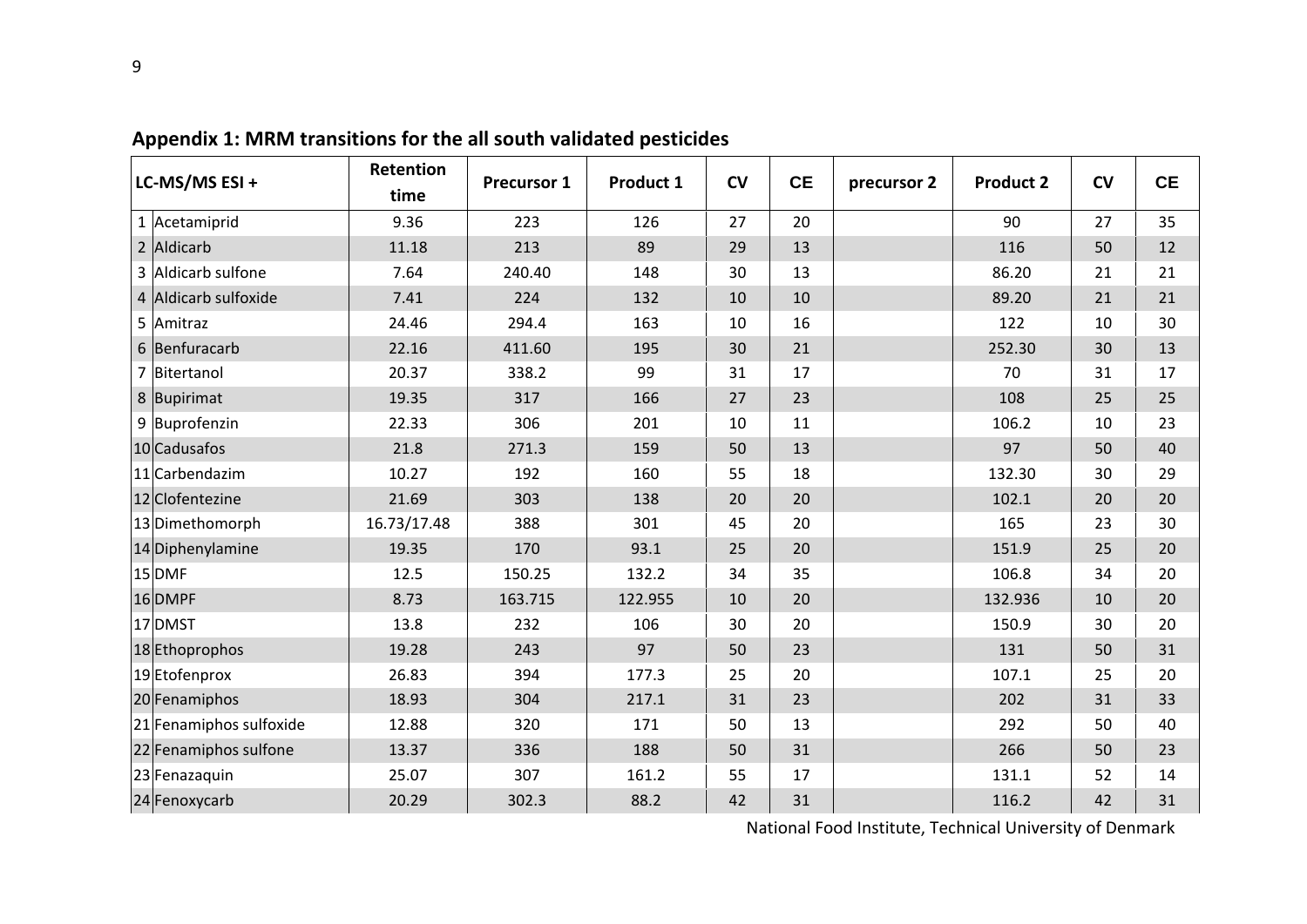| LC-MS/MS ESI+              | Retention<br>time | <b>Precursor 1</b> | Product 1 | CV | <b>CE</b> | precursor 2 | <b>Product 2</b> | CV | <b>CE</b> |
|----------------------------|-------------------|--------------------|-----------|----|-----------|-------------|------------------|----|-----------|
| 25 Fenthion                | 20.96             | 279                | 169.1     | 25 | 20        |             | 247.1            | 25 | 20        |
| 26 Fenthion oxon           | 17.03             | 263                | 231       | 20 | 30        |             | 216              | 20 | 15        |
| 27 Fenthion oxon-sulfone   | 9.8               | 295                | 217       | 33 | 20        |             | 78               | 33 | 20        |
| 28 Fenthion oxon-sulfoxide | 9.41              | 279                | 264       | 20 | 15        |             | 104              | 20 | 20        |
| 29 Fenthion sulfoxide      | 13.61             | 295                | 279.7     | 25 | 15        |             | 108.9            | 25 | 20        |
| 30 Fenthion sulfone        | 14.24             | 311                | 125       | 25 | 20        |             | 108.9            | 25 | 20        |
| 31 Flufenoxuron            | 24.06             | 489.6              | 158.1     | 22 | 13        |             | 141              | 22 | 40        |
| 32 Hexythiazox             | 22.78             | 353                | 228       | 45 | 11        |             | 168              | 45 | 27        |
| 33 Iprovalicarb            | 17.76             | 321                | 119.1     | 45 | 17        |             | 91.2             | 45 | 48        |
| 34 Lufenuron               | 22.43             | 511                | 158.1     | 33 | 21        |             | 141              | 33 | 41        |
| 35 Mepanipyrim             | 18.39             | 224                | 106.1     | 17 | 23        |             | 77.27            | 17 | 38        |
| 36 Metalaxyl               | 14.42             | 280                | 220.1     | 52 | 11        |             | 160.1            | 52 | 22        |
| 37 Methamidophos           | 6.45              | 142                | 94        | 40 | 12        |             | 124.90           | 40 | 12        |
| 38 Methiocarb              | 17.36             | 243.40             | 169.3     | 30 | 13        |             | 121.20           | 30 | 21        |
| 39 Methiocarb sulfone      | 9.59              | 275                | 122       | 33 | 25        |             | 107.20           | 33 | 40        |
| 40 Methiocarb sulfoxide    | 8.73              | 242                | 185       | 33 | 10        |             | 122              | 33 | 30        |
| 41 Monocrotophos           | 8.13              | 241                | 127       | 21 | 10        |             | 193              | 10 | 20        |
| 42 Oxadixyl                | 10.72             | 279                | 219.1     | 17 | 17        |             | 132.1            | 17 | 30        |
| 43 Oxamyl                  | 7.64              | 237.40             | 72.4      | 21 | 13        |             | 90.30            | 21 | 8         |
| 44 Paraoxon-methyl         | 11.23             | 265                | 202       | 51 | 35        |             | 127              | 40 | 19        |
| 45 Phosmet                 | 15.89             | 335                | 160       | 17 | 17        |             | 133              | 17 | 45        |
| 46 Phosmet oxon            | 11.1              | 302                | 160.2     | 29 | 21        |             | 133.2            | 29 | 35        |
| 47 Phoxim                  | 21.27             | 299                | 77.1      | 10 | 23        |             | 115              | 17 | 17        |
| 48 Propargite              | 23.18             | 368                | 175.1     | 24 | 15        |             | 231              | 24 | 11        |
| 49 Pyridaben               | 24.36             | 365                | 147.2     | 38 | 23        |             | 309.1            |    |           |
| 50 Pyriproxyfen            | 22.89             | 322                | 96        | 55 | 20        |             | 185              | 27 | 23        |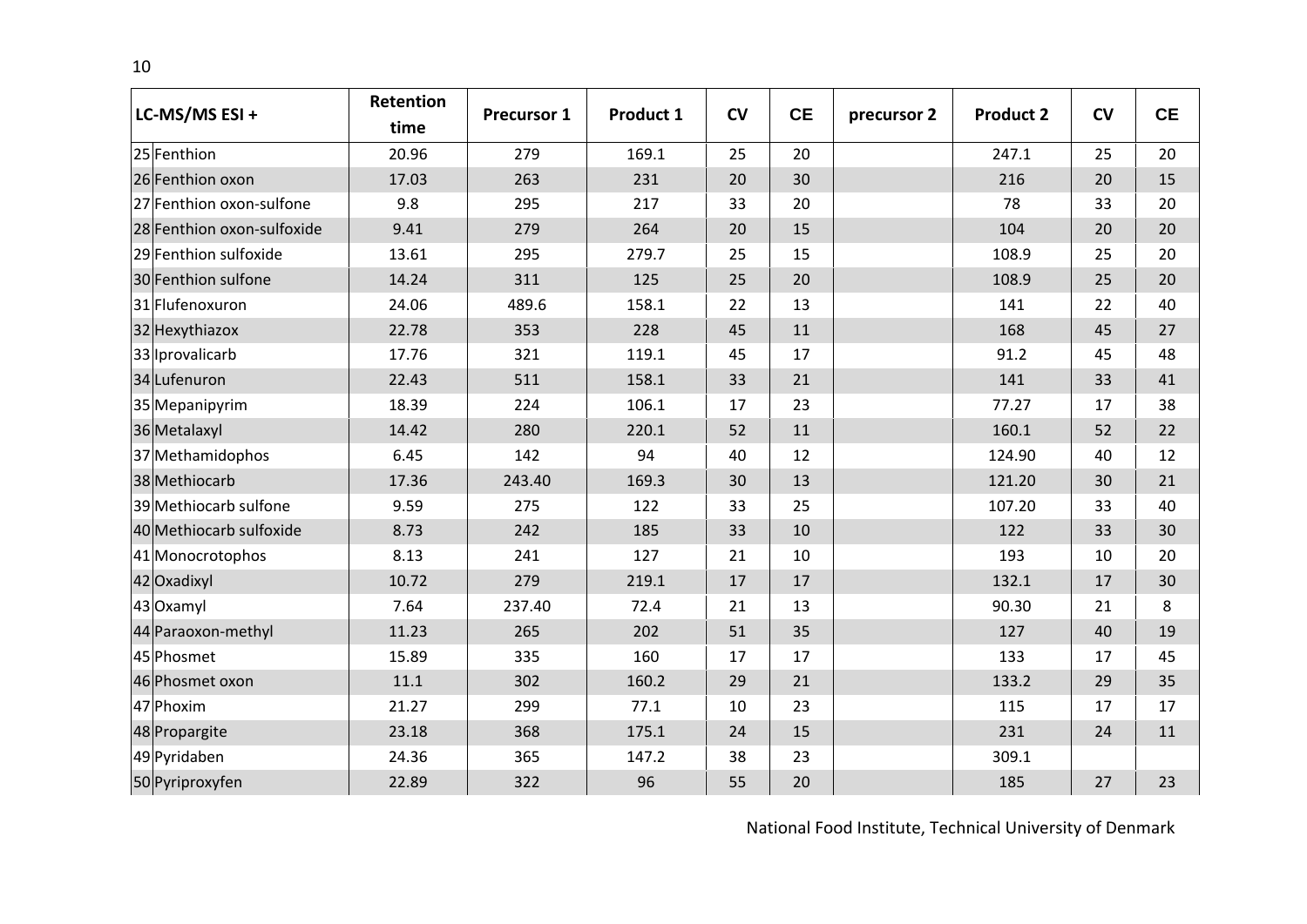| LC-MS/MS ESI +      | Retention<br>time | <b>Precursor 1</b> | <b>Product 1</b> | <b>CV</b> | <b>CE</b> | precursor 2 | <b>Product 2</b> | <b>CV</b> | <b>CE</b> |
|---------------------|-------------------|--------------------|------------------|-----------|-----------|-------------|------------------|-----------|-----------|
| 51 Spinosyn A       | 21.72             | 733                | 142              | 30        | 20        |             | 98               | 30        | 20        |
| 52 Spinosyn D       | 22.59             | 746.5              | 142              | 30        | 40        |             | 98.2             | 30        | 45        |
| 53 Spirodiclofen    | 24.39             | 411                | 313              | 20        | 20        |             | 71               | 20        | 20        |
| 54 Tebufenpyrad     | 22.08             | 334.5              | 147              | 55        | 23        |             | 117              | 55        | 30        |
| 55 Thiabendazole    | 11.24             | 201.80             | 175              | 45        | 24        |             | 131.20           | 45        | 29        |
| 56 Thiofenat methyl | 12.59             | 343                | 151              | 50        | 20        |             | 93               | 50        | 40        |
| 57 Tolylfluanid     | 19.91             | 347                | 137              | 40        | 25        | 364         | 238              | 40        | 25        |
| 58 Trichlorfon      | 9.88              | 256.9              | 109              | 34        | 15        |             | 221              | 34        | 15        |
| 59Triflumuron       | 20.57             | 359                | 155.9            | 21        | 25        |             | 139              | 20        | 30        |
| 60 Zoxamide         | 21.21             | 336.4              | 187              | 36        | 40        |             | 159              | 36        | 20        |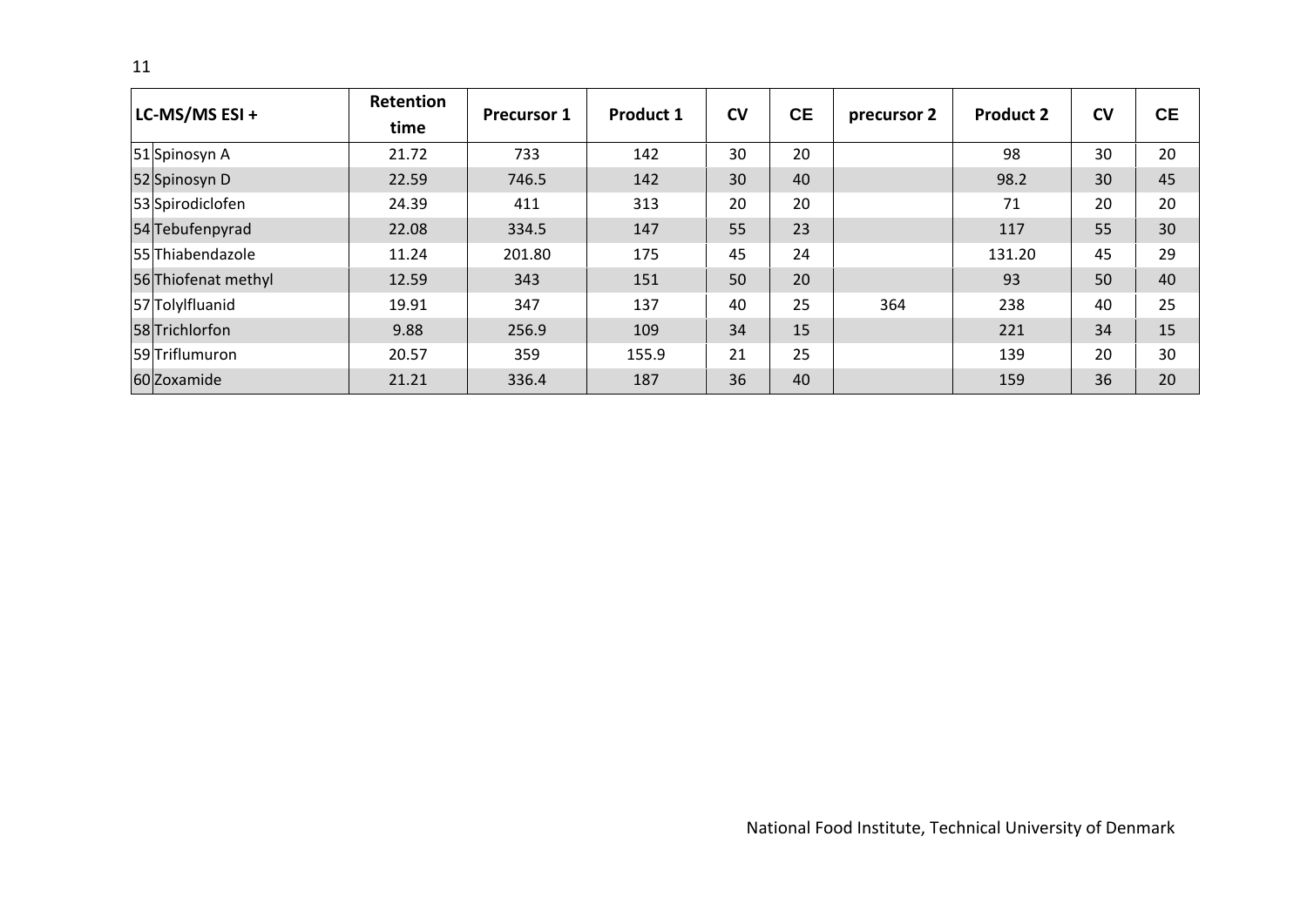# **Appendix 2: Recoveries, repeatability (RSDr), reproduceability (RSDR) and Limit of Quantification (LOQ) for pesticides validated on barley, rice, rye and wheat.**

*Numbers in italic is outside 70‐120% recovery*

| SweEt - barley, rice,<br>rye and wheat | Spike level<br>mg/kg | Horwitz,<br>$\%$           |                       | Spike level<br>mg/kg | Horwitz,<br>$\%$           |                          | Spike level<br>mg/kg | Horwitz,<br>%  |                       |            |
|----------------------------------------|----------------------|----------------------------|-----------------------|----------------------|----------------------------|--------------------------|----------------------|----------------|-----------------------|------------|
|                                        | 0.01                 | 32                         |                       | 0.02                 | 29                         |                          | 0.1                  | 23             |                       |            |
|                                        | Recovery,<br>%       | <b>RSD<sub>r</sub></b> , % | RSD <sub>R</sub><br>% | Recovery,<br>%       | <b>RSD<sub>r</sub></b> , % | RSD <sub>R</sub><br>$\%$ | Recovery,<br>%       | $RSD_r, %$     | RSD <sub>R</sub><br>% | <b>LOQ</b> |
| Acetamiprid                            | 91                   | 5                          | 6                     | 92                   | 8                          | 10                       | 85                   | 3              | 9                     | 0.003      |
| Aldicarb                               |                      |                            |                       |                      |                            |                          | 91                   | 13             | 13                    | 0.07       |
| Benfuracarb                            | 96                   | 10                         | 15                    | 87                   | 12                         | 17                       | 93                   | $\overline{7}$ | 17                    | 0.008      |
| Bitertanol                             | 86                   | $\overline{7}$             | 11                    | 88                   | 11                         | 12                       | 90                   | $\overline{4}$ | 8                     | 0.005      |
| <b>Bupirimate</b>                      | 95                   | 4                          | 15                    | 92                   | 6                          | 14                       | 87                   | 4              | 6                     | 0.008      |
| Buprofezin                             | 96                   | 14                         | 14                    | 86                   | 8                          | 17                       | 83                   | $\overline{4}$ | 18                    | 0.008      |
| Cadusafos                              | 89                   | 6                          | 11                    | 89                   | 15                         | 17                       | 91                   | 12             | 13                    | 0.005      |
| Carbendazim                            | 88                   | 12                         | 11                    | 87                   | 12                         | 18                       | 81                   | 6              | 19                    | 0.006      |
| Clofentezine                           | 86                   | 13                         | 13                    | 81                   | 10                         | 12                       | 81                   | $\overline{7}$ | 11                    | 0.007      |
| Dimethomorph                           | 91                   | $\overline{4}$             | $\overline{7}$        | 96                   | 8                          | 8                        | 93                   | 3              | $\overline{4}$        | 0.004      |
| Diphenylamin                           |                      |                            |                       |                      |                            |                          | 93                   | 9              | 10                    | 0.08       |
| <b>DMF</b>                             | 82                   | 14                         | 23                    | 94                   | 10                         | 16                       | 93                   | 5              | 15                    | 0.02       |
| <b>DMST</b>                            | 89                   | 13                         | 26                    | 90                   | 12                         | 20                       | 87                   | 7              | 8                     | 0.01       |
| Ethoprophos                            | 92                   | 6                          | 10                    | 97                   | 9                          | 12                       | 91                   | $\overline{4}$ | 9                     | 0.005      |
| Etofenprox                             | 93                   | 11                         | 10                    | 90                   | 10                         | 13                       | 84                   | 5              | 23                    | 0.02       |
| Fenamiphos                             | 86                   | 6                          | 9                     | 86                   | 19                         | 20                       | 83                   | 6              | 10                    | 0.004      |
| Fenamiphos sulfoxide                   | 89                   | 13                         | 16                    | 95                   | 14                         | 16                       | 90                   | 5              | 5                     | 0.008      |
| Fenamiphos sulfone                     | 92                   | 8                          | 8                     | 102                  | 9                          | 11                       | 100                  | $\overline{4}$ | 5                     | 0.005      |
| Fenazaquin                             | 88                   | 6                          | 6                     | 83                   | 10                         | 15                       | 84                   | 4              | 17                    | 0.01       |
| Fenoxycarb                             | 84                   | 11                         | 17                    | 86                   | 14                         | 14                       | 87                   | 6              | 9                     | 0.007      |
| Fenthion                               | 81                   | 15                         | 18                    | 85                   | 15                         | 23                       | 92                   | 7              | 10                    | 0.008      |
| Fenthion oxon                          | 87                   | 5                          | 10                    | 94                   | 9                          | 14                       | 91                   | 4              | $\overline{7}$        | 0.005      |

National Food Institute, Technical University of Denmark

12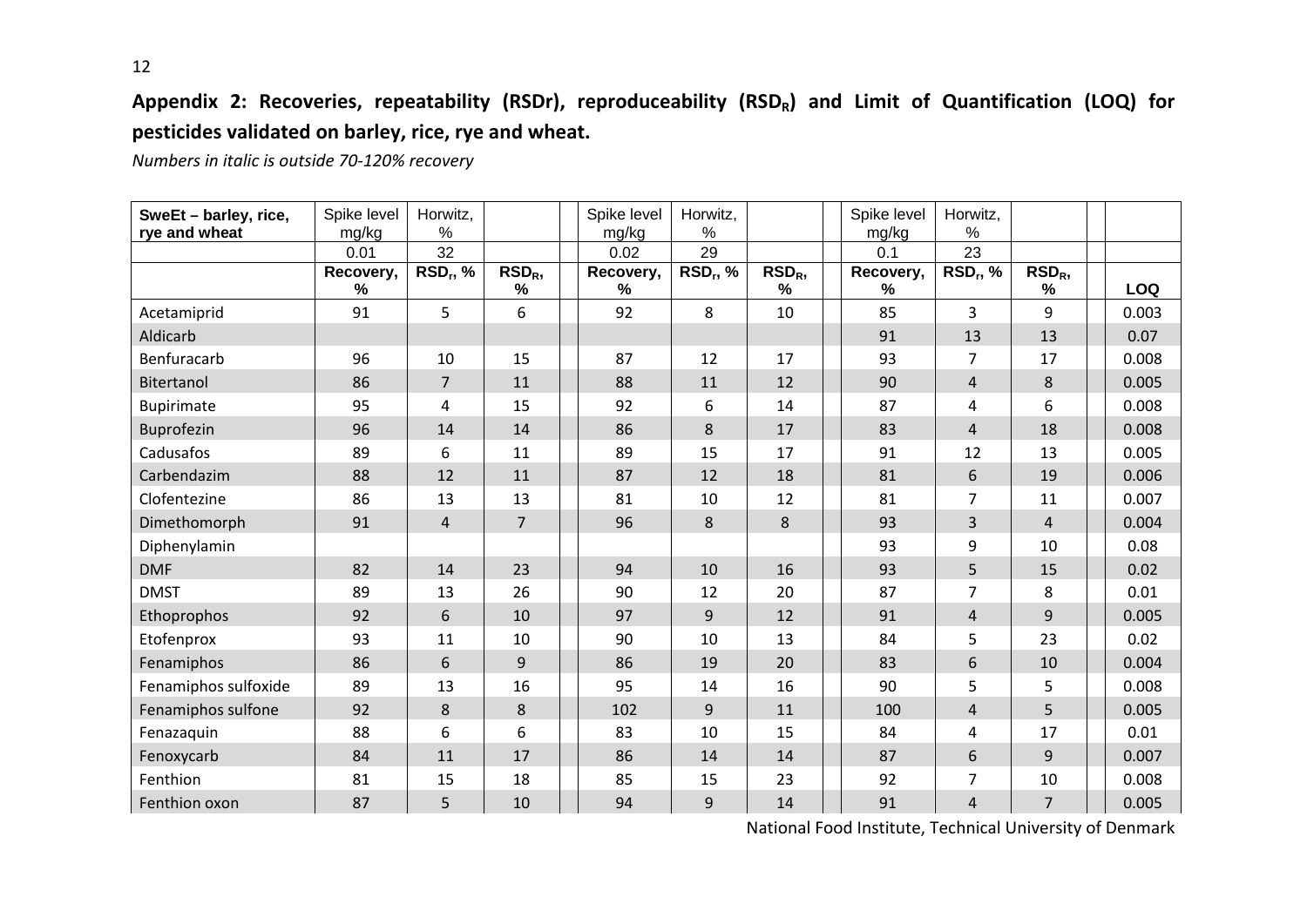| SweEt - barley, rice,<br>rye and wheat | Spike level<br>mg/kg | Horwitz,<br>$\%$ |                       | Spike level<br>mg/kg | Horwitz,<br>$\%$ |               | Spike level<br>mg/kg | Horwitz,<br>%  |                       |            |
|----------------------------------------|----------------------|------------------|-----------------------|----------------------|------------------|---------------|----------------------|----------------|-----------------------|------------|
|                                        | 0.01                 | 32               |                       | 0.02                 | 29               |               | 0.1                  | 23             |                       |            |
|                                        | Recovery,<br>$\%$    | $RSD_r$ , %      | RSD <sub>R</sub><br>% | Recovery,<br>%       | $RSD_r, %$       | $RSDR$ ,<br>% | Recovery,<br>%       | $RSD_r, %$     | RSD <sub>R</sub><br>% | <b>LOQ</b> |
| Fenthion oxon-sulfone                  | 91                   | 16               | 23                    | 104                  | 13               | 18            | 101                  | $\overline{7}$ | 9                     | 0.01       |
| Fenthion oxon-                         |                      |                  |                       |                      |                  |               |                      |                |                       |            |
| sulfoxide                              | 84                   | 5                | 8                     | 92                   | 9                | 10            | 89                   | $\overline{4}$ | $\overline{4}$        | 0.003      |
| Fenthion sulfone                       | 96                   | 12               | 27                    | 89                   | 14               | 18            | 88                   | 8              | 11                    | 0.02       |
| Fenthion sulfoxide                     | 100                  | 8                | 12                    | 100                  | 10               | 13            | 97                   | 5              | 6                     | 0.007      |
| Flufenoxuron                           |                      |                  |                       | 97                   | 26               | 28            | 83                   | 18             | 18                    | 0.04       |
| Hexythiazox                            | 93                   | 15               | 19                    | 86                   | 11               | 13            | 82                   | 10             | 18                    | 0.01       |
| Iprovalicarb                           | 87                   | 10               | 11                    | 91                   | 11               | 12            | 85                   | 8              | 9                     | 0.006      |
| Lufenuron                              | 87                   | 13               | 21                    | 86                   | 11               | 15            | 88                   | 8              | 10                    | 0.01       |
| Mepanipyrim                            | 96                   | 9                | 16                    | 94                   | 14               | 18            | 91                   | 6              | 12                    | 0.009      |
| Metalaxyl                              | 98                   | $\overline{7}$   | 12                    | 97                   | 10               | 14            | 93                   | 3              | 7                     | 0.006      |
| Methiocarb                             | 83                   | 11               | 11                    | 92                   | 11               | 14            | 93                   | 4              | 4                     | 0.006      |
| Methiocarb sulfone                     | 94                   | $6\,$            | $\overline{7}$        | 93                   | 9                | 9             | 92                   | 3              | 5                     | 0.004      |
| Methiocarb sulfoxide                   | 91                   | $\overline{7}$   | 9                     | 85                   | 9                | 9             | 79                   | 4              | 7                     | 0.005      |
| Oxadixyl                               | 88                   | 19               | 21                    | 98                   | 11               | 14            | 97                   | 6              | 8                     | 0.01       |
| Paraoxon-methyl                        | 81                   | 20               | 19                    | 95                   | 16               | 19            | 91                   | 4              | 17                    | 0.01       |
| Phosmet                                | 89                   | 9                | 11                    | 90                   | 11               | 14            | 92                   | 3              | 10                    | 0.006      |
| Phosmet oxon                           | 95                   | 4                | 5                     | 98                   | $\overline{7}$   | 9             | 93                   | 3              | 5                     | 0.003      |
| Phoxim                                 | 89                   | 8                | 10                    | 88                   | $\overline{7}$   | 9             | 85                   | $\overline{3}$ | 5                     | 0.005      |
| Propargite                             | 94                   | 6                | 8                     | 88                   | 10               | 14            | 89                   | $\overline{7}$ | 14                    | 0.004      |
| Pyriproxyfen                           | 83                   | $\overline{4}$   | 8                     | 78                   | 8                | 8             | 79                   | $\overline{3}$ | $\overline{7}$        | 0.004      |
| Spinozyn A                             | 83                   | 12               | 13                    | 81                   | 11               | 15            | 78                   | 5              | 14                    | 0.006      |
| Spinozyn D                             | 86                   | 18               | 26                    | 88                   | 16               | 17            | 81                   | $\overline{7}$ | 11                    | 0.01       |
| Spirodiclofen                          | 103                  | 18               | 28                    | 90                   | 9                | 17            | 89                   | 5              | 14                    | 0.01       |
| Tebufenpyrad                           | 92                   | 5                | 9                     | 88                   | $\,8\,$          | 13            | 85                   | 3              | 9                     | 0.004      |
| Thiabendazole                          | 87                   | 5                | 6                     | 88                   | 9                | 10            | 89                   | 11             | 12                    | 0.003      |
| Tolylfluanid                           |                      |                  |                       |                      |                  |               | 108                  | 5              | 11                    | 0.09       |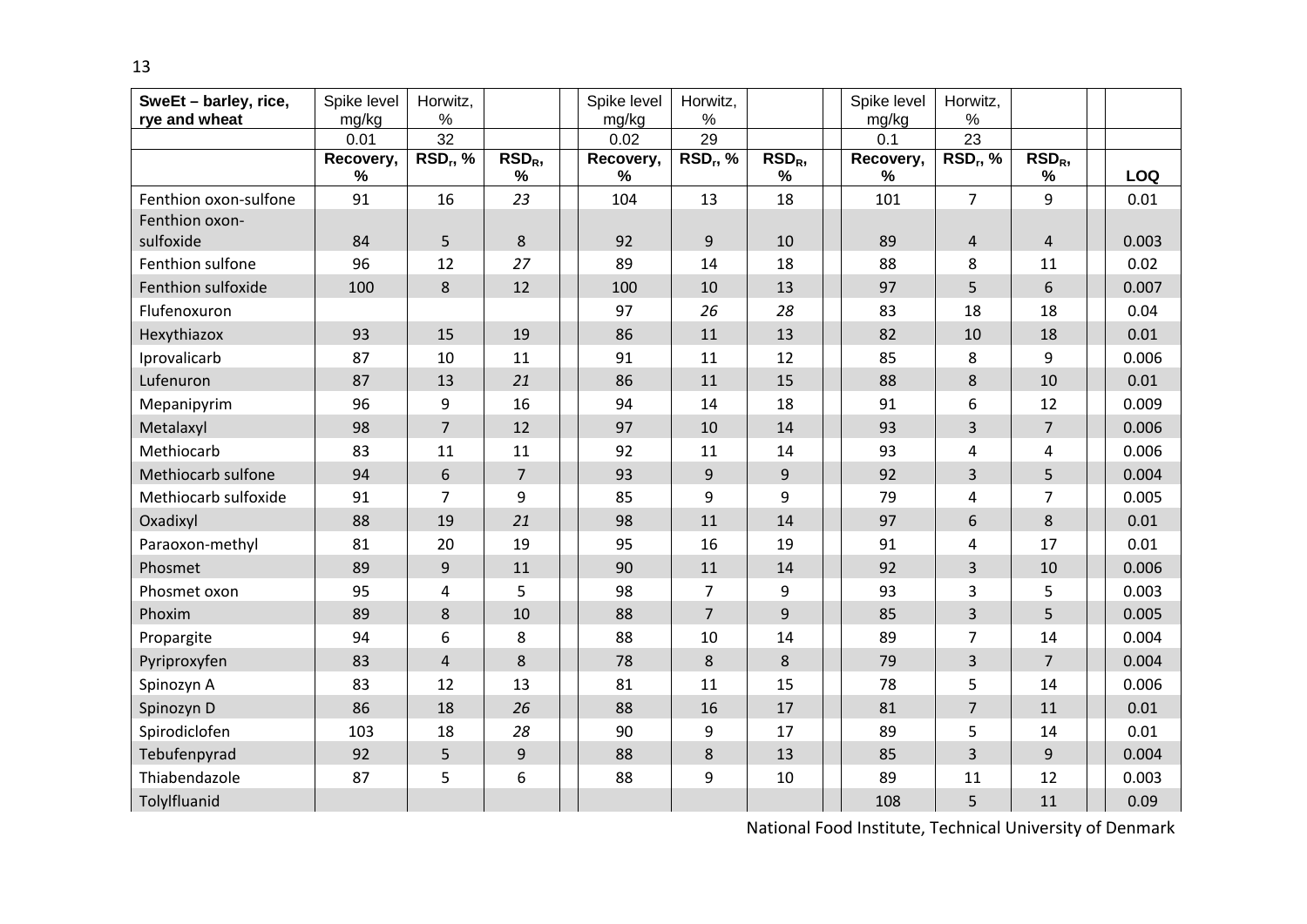| SweEt - barley, rice,<br>rye and wheat | Spike level<br>mg/kg | Horwitz,<br>% |                  | Spike level<br>mg/kg | Horwitz,<br>% |                  | Spike level<br>mg/kg | Horwitz,<br>% |                  |       |
|----------------------------------------|----------------------|---------------|------------------|----------------------|---------------|------------------|----------------------|---------------|------------------|-------|
|                                        | 0.01                 | 32            |                  | 0.02                 | 29            |                  | 0.1                  | 23            |                  |       |
|                                        | Recovery,            | <b>RSD, %</b> | RSD <sub>R</sub> | Recovery,            | $RSD_r, %$    | RSD <sub>R</sub> | Recovery,            | $RSD_r, %$    | RSD <sub>R</sub> |       |
|                                        | %                    |               | %                | %                    |               | %                | %                    |               | %                | LOQ   |
| Trichlorfon                            | 89                   | 8             | 10               | 95                   | 11            | 17               | 93                   |               | 13               | 0.005 |
| Triflumuron                            | 87                   | 6             |                  | 92                   | 9             | 10               | 87                   | 4             |                  | 0.004 |
| Zoxamide                               | 85                   | 18            | 23               | 89                   | 17            | 16               | 90                   |               |                  | 0.01  |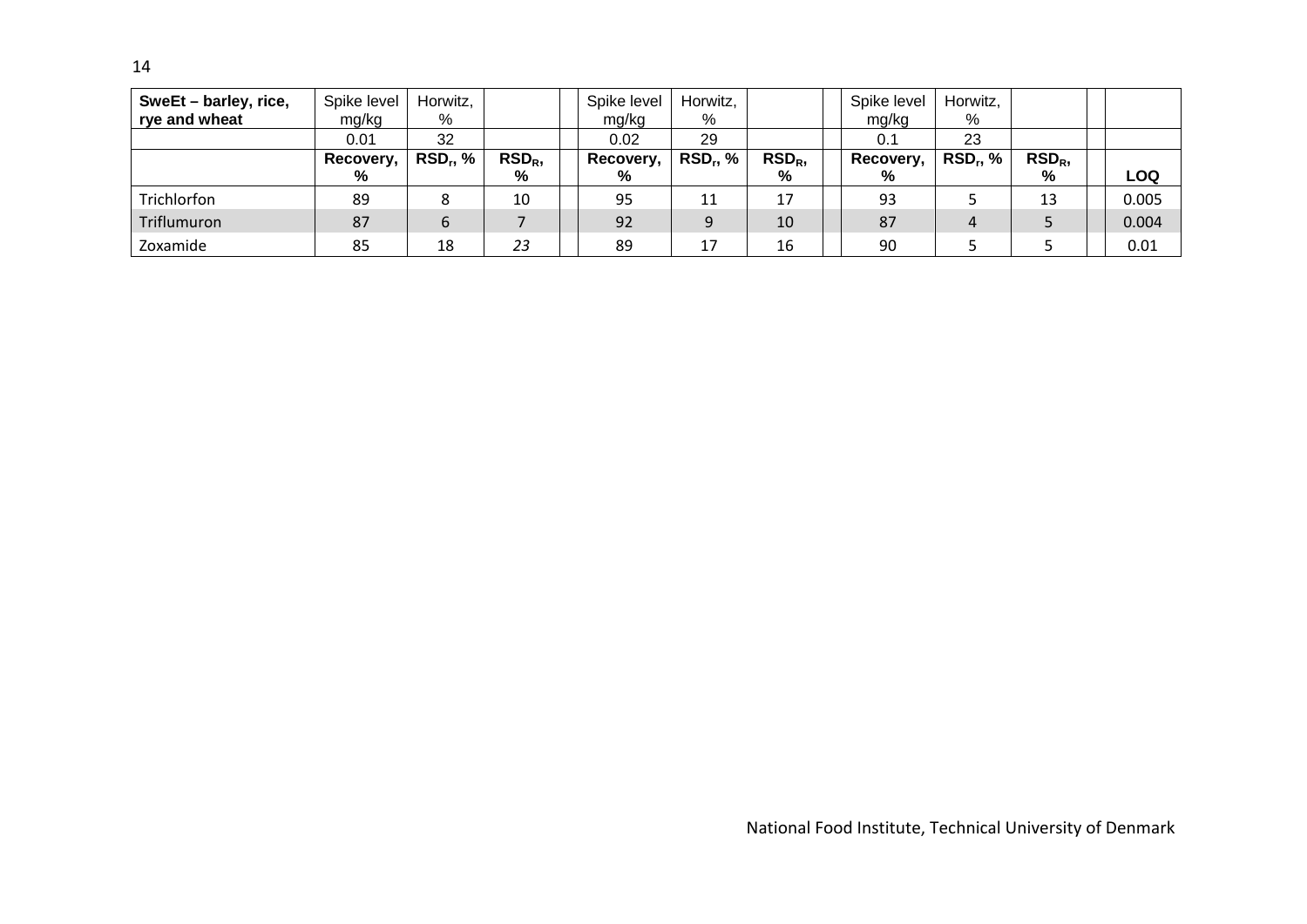| <b>Barley - SweEt</b>   | Spike level<br>mg/kg | Horwitz,<br>%  | Spike level<br>mg/kg | Horwitz,<br>$\%$ | Spike level<br>mg/kg | Horwitz,<br>$\%$ |       |
|-------------------------|----------------------|----------------|----------------------|------------------|----------------------|------------------|-------|
|                         | 0.01                 | 32             | 0.02                 | 29               | 0.1                  | 23               |       |
|                         | Recovery %           | RSDr%          | Recovery %           | RSDr%            | Recovery %           | RSDr%            | LOQ   |
| Acetamiprid             | 91                   | 5              | 86                   | $\overline{4}$   | 79                   | 4                | 0.002 |
| Aldicarb                |                      |                |                      |                  | 91                   | $\overline{9}$   | 0.05  |
| Aldicarb sulfone        | 77                   | 12             | 77                   | 8                | 75                   | 4                | 0.005 |
| Benfuracarb             | 102                  | $\overline{4}$ | 95                   | 15               | 96                   | $\overline{4}$   | 0.003 |
| Bitertanol              | 80                   | 10             | 84                   | 9                | 93                   | $\overline{3}$   | 0.005 |
| Bupirimate              | 83                   | 6              | 86                   | $\mathbf{1}$     | 90                   | $\overline{4}$   | 0.003 |
| Buprofezin              | 95                   | $\overline{2}$ | 75                   | 9                | 77                   | 4                | 0.001 |
| Cadusafos               | 89                   | $\overline{2}$ | 95                   | $\overline{4}$   | 98                   | 6                | 0.001 |
| Carbendazim             | 89                   | 5              | 80                   | $\overline{2}$   | 70                   | 3                | 0.003 |
| Clofentezine            | 84                   | 9              | 84                   | $\overline{2}$   | 81                   | 6                | 0.004 |
| Dimethomorph            | 86                   | 4              | 92                   | 3                | 92                   | 3                | 0.002 |
| Diphenylamin            |                      |                |                      | 15               | 91                   | $\overline{9}$   | 0.05  |
| <b>DMF</b>              | 75                   | 16             | 91                   | 9                | 93                   | $\overline{7}$   | 0.007 |
| <b>DMST</b>             | 80                   | 18             | 82                   | 9                | 83                   | 9                | 0.009 |
| Ethoprophos             | 83                   | 9              | 86                   | $\overline{7}$   | 80                   | $\overline{4}$   | 0.005 |
| Etofenprox              |                      |                |                      |                  | 85                   | 8                | 0.04  |
| Fenamiphos              | 81                   | $\overline{4}$ | 90                   | 15               | 88                   | 5                | 0.002 |
| Fenamiphos sulfoxide    | 82                   | 19             | 84                   | 14               | 89                   | $\overline{7}$   | 0.009 |
| Fenamiphos sulfone      | 92                   | 10             | 98                   | 5                | 97                   | $\overline{4}$   | 0.006 |
| Fenazaquin              |                      |                | 74                   | 8                | 81                   | $\overline{4}$   | 0.007 |
| Fenoxycarb              | 72                   | 8              | 80                   | 7                | 86                   | 4                | 0.003 |
| Fenthion                | 84                   | 10             | 90                   | 5                | 97                   | 5                | 0.005 |
| Fenthion oxon           | 83                   | 5              | 91                   | 3                | 89                   | $\overline{2}$   | 0.002 |
| Fenthion oxon-sulfone   | 103                  | 19             | 107                  | $\overline{9}$   | 106                  | 8                | 0.01  |
| Fenthion oxon-sulfoxide | 78                   | 5              | 89                   | 4                | 88                   | 3                | 0.003 |

**Appendix 3: Recoveries, repeatability (RSDr) and Limit of Quantification (LOQ) for pesticides validated on barley.**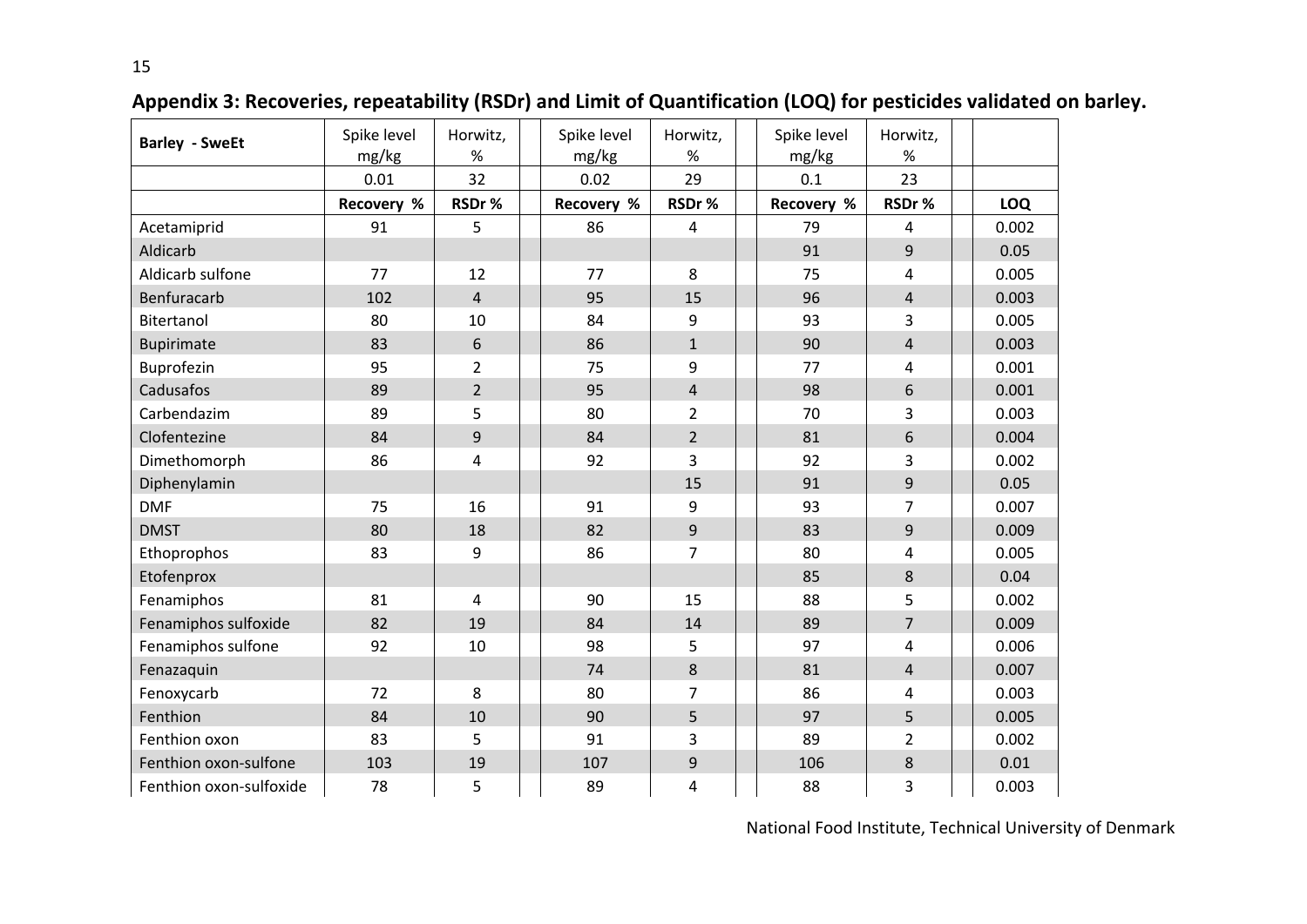| <b>Barley - SweEt</b> | Spike level<br>mg/kg | Horwitz,<br>%  | Spike level<br>mg/kg | Horwitz,<br>$\%$        | Spike level<br>mg/kg | Horwitz,<br>$\%$ |            |
|-----------------------|----------------------|----------------|----------------------|-------------------------|----------------------|------------------|------------|
|                       | 0.01                 | 32             | 0.02                 | 29                      | 0.1                  | 23               |            |
|                       | Recovery %           | RSDr%          | Recovery %           | RSDr%                   | Recovery %           | RSDr%            | <b>LOQ</b> |
| Fenthion sulfone      |                      |                |                      |                         | 91                   | $\overline{7}$   | 0.04       |
| Fenthion sulfoxide    | 105                  | 3              | 99                   | $\overline{4}$          | 97                   | 4                | 0.002      |
| Flufenoxuron          |                      |                |                      |                         | 72                   | 11               | 0.05       |
| Hexythiazox           | 79                   | 16             | 77                   | $\overline{7}$          | 78                   | 5                | 0.008      |
| Iprovalicarb          | 81                   | 14             | 94                   | 6                       | 88                   | 11               | 0.007      |
| Lufenuron             | 78                   | 14             | 83                   | 9                       | 84                   | 11               | 0.007      |
| Mepanipyrim           | 90                   | 6              | 94                   | 6                       | 97                   | 5                | 0.003      |
| Metalaxyl             | 102                  | 3              | 97                   | $\overline{3}$          | 93                   | 4                | 0.002      |
| Methiocarb            | 79                   | 6              | 79                   | 6                       | 93                   | $\overline{2}$   | 0.003      |
| Methiocarb sulfone    | 95                   | 6              | 95                   | $\overline{\mathbf{4}}$ | 95                   | $\overline{2}$   | 0.003      |
| Methiocarb sulfoxide  | 92                   | 5              | 82                   | 3                       | 73                   | $\overline{3}$   | 0.003      |
| Monocrotophos         |                      |                |                      |                         | 74                   | $\overline{7}$   | 0.01       |
| Oxadixyl              | 97                   | $6\,$          | 91                   | 8                       | 92                   | 6                | 0.004      |
| Paraoxon-methyl       | 83                   | 8              | 84                   | 12                      | 93                   | 4                | 0.004      |
| Phosmet               | 88                   | 6              | 90                   | $\overline{4}$          | 97                   | $\overline{2}$   | 0.003      |
| Phosmet oxon          | 95                   | 6              | 97                   | $\overline{3}$          | 95                   | 3                | 0.003      |
| Phoxim                | 87                   | $\overline{7}$ | 87                   | 5                       | 83                   | $\mathbf{1}$     | 0.004      |
| Propargite            | 87                   | 6              | 83                   | 3                       | 89                   | 4                | 0.003      |
| Pyriproxyfen          | 76                   | 5              | 78                   | $\overline{3}$          | 81                   | $\overline{3}$   | 0.002      |
| Spinozyn A            | 75                   | 9              | 70                   | 10                      | 68                   | 5                | 0.004      |
| Spirodiclofen         | 83                   | 12             | 76                   | 11                      | 76                   | $\overline{4}$   | 0.006      |
| Tebufenpyrad          | 92                   | 4              | 87                   | $\overline{7}$          | 87                   | 3                | 0.002      |
| Thiabendazole         | 84                   | 9              | 82                   | $\overline{4}$          | 84                   | $\overline{4}$   | 0.004      |
| Tolylfluanid          |                      |                | 90                   | 22                      | 104                  | 6                | 0.02       |
| Trichlorfon           | 89                   | 5              | 96                   | 6                       | 88                   | $\overline{4}$   | 0.002      |
| Triflumuron           | 85                   | 7              | 89                   | $\overline{2}$          | 88                   | 3                | 0.004      |
| Zoxamide              | 79                   | 18             | 88                   | 6                       | 89                   | $\overline{2}$   | 0.008      |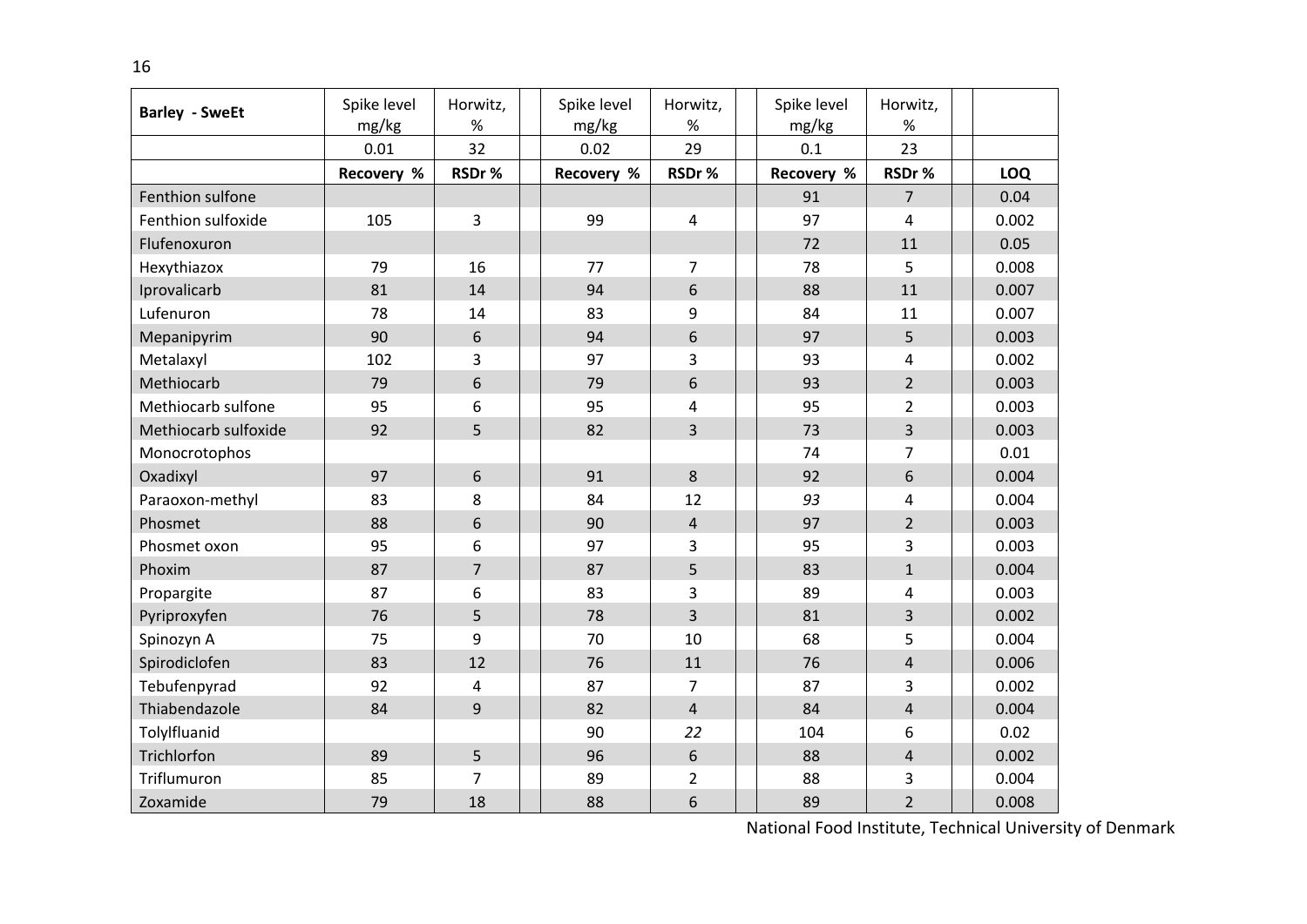| <b>Rice - SweEt</b>     | Spike level |                | Spike level |                         | Spike level |                |            |
|-------------------------|-------------|----------------|-------------|-------------------------|-------------|----------------|------------|
|                         | mg/kg       | Horwitz, %     | mg/kg       | Horwitz, %              | mg/kg       | Horwitz, %     |            |
|                         | 0.01        | 32             | 0.02        | 29                      | 0.1         | 23             |            |
|                         | Recovery %  | RSDr%          | Recovery %  | RSDr%                   | Recovery %  | RSDr%          | <b>LOQ</b> |
| Acetamiprid             | 93          | 5              | 92          | 3                       | 79          | 5              | 0.003      |
| Aldicarb                |             |                | 98          | 22                      | 85          | 14             | 0.02       |
| Benfuracarb             | 91          | 3              | 73          | 4                       | 74          | 10             | 0.002      |
| Bitertanol              | 96          | 6              | 91          | 8                       | 81          | 6              | 0.004      |
| Bupirimate              | 106         | $\overline{2}$ | 107         | 4                       | 91          | 4              | 0.001      |
| Buprofezin              | 95          | $\overline{2}$ | 74          | 3                       | 66          | 5              | 0.001      |
| Cadusafos               | 87          | 3              | 79          | 6                       | 86          | 13             | 0.002      |
| Carbendazim             | 86          | 5              | 76          | $\overline{\mathbf{r}}$ | 66          | 3              | 0.003      |
| Clofentezine            | 82          | 5              | 75          | 7                       | 72          | 11             | 0.003      |
| Dimethomorph            | 92          | $\overline{4}$ | 100         | 5                       | 91          | 3              | 0.002      |
| Diphenylamin            |             |                |             |                         | 89          | 14             | 0.03       |
| <b>DMF</b>              | 73          | 20             | 77          | $\overline{4}$          | 82          | 5              | 0.009      |
| <b>DMST</b>             | 78          | 16             | 79          | 6                       | 92          | 7              | 0.007      |
| Ethoprophos             | 95          | $\overline{2}$ | 101         | 6                       | 94          | $\overline{4}$ | 0.001      |
| Fenamiphos              | 81          | 4              | 77          | 8                       | 76          | 8              | 0.002      |
| Fenamiphos sulfoxide    | 92          | $\mathsf 9$    | 106         | 13                      | 90          | $\overline{4}$ | 0.005      |
| Fenamiphos sulfone      | 89          | 9              | 112         | 6                       | 104         | 5              | 0.005      |
| Fenoxycarb              | 87          | 5              | 88          | 6                       | 94          | 9              | 0.002      |
| Fenthion                | 77          | 11             | 79          | 8                       | 85          | 9              | 0.005      |
| Fenthion oxon           | 93          | 5              | 105         | 6                       | 96          | 5              | 0.003      |
| Fenthion oxon-sulfone   | 77          | 17             | 116         | 17                      | 101         | 5              | 0.008      |
| Fenthion oxon-sulfoxide | 87          | 5              | 101         | 5                       | 91          | 6              | 0.002      |
| Fenthion sulfone        | 80          | 12             | 75          | 11                      | 78          | 11             | 0.006      |

# **Appendix 4: Recoveries, repeatability (RSDr) and Limit of Quantification (LOQ) for pesticides validated on rice.**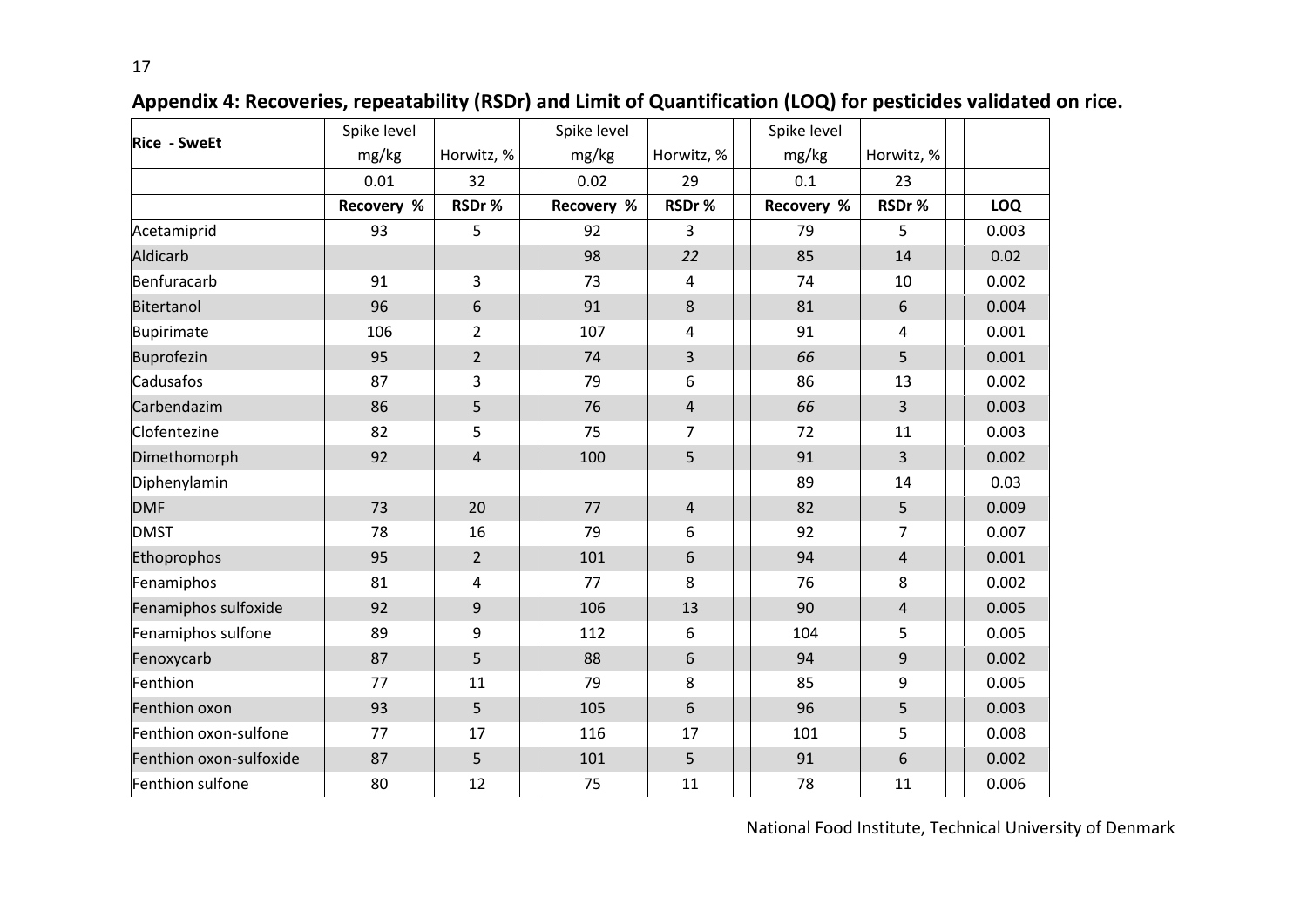| <b>Rice - SweEt</b>  | Spike level |                  | Spike level |                | Spike level |                         |            |
|----------------------|-------------|------------------|-------------|----------------|-------------|-------------------------|------------|
|                      | mg/kg       | Horwitz, %       | mg/kg       | Horwitz, %     | mg/kg       | Horwitz, %              |            |
|                      | 0.01        | 32               | 0.02        | 29             | 0.1         | 23                      |            |
|                      | Recovery %  | RSDr%            | Recovery %  | RSDr%          | Recovery %  | RSDr%                   | <b>LOQ</b> |
| Fenthion sulfoxide   | 88          | $\overline{4}$   | 87          | 6              | 91          | $\overline{4}$          | 0.002      |
| Flufenoxuron         |             |                  | 81          | 29             | 89          | 19                      | 0.03       |
| Hexythiazox          | 100         | 17               | 86          | 12             | 67          | 17                      | 0.01       |
| Iprovalicarb         | 93          | $\overline{4}$   | 93          | $\overline{2}$ | 80          | 5                       | 0.002      |
| Lufenuron            | 69          | 21               | 82          | $\overline{7}$ | 81          | $\overline{7}$          | 0.009      |
| Mepanipyrim          | 86          | 6                | 75          | 5              | 76          | 9                       | 0.003      |
| Metalaxyl            | 84          | $\overline{4}$   | 82          | $\overline{2}$ | 84          | $\overline{3}$          | 0.002      |
| Methiocarb           | 89          | 9                | 99          | 6              | 92          | 6                       | 0.005      |
| Methiocarb sulfone   | 89          | $\sqrt{4}$       | 88          | $\overline{4}$ | 87          | $\overline{4}$          | 0.002      |
| Methiocarb sulfoxide | 84          | 6                | 83          | 4              | 82          | $\overline{2}$          | 0.003      |
| Monocrotophos        | 92          | 11               | 89          | 22             | 75          | 9                       | 0.006      |
| Oxadixyl             | 75          | 32               | 112         | 6              | 104         | 8                       | 0.01       |
| Paraoxon-methyl      | 76          | 27               | 109         | 11             | 107         | 6                       | 0.01       |
| Phosmet              | 98          | 4                | 91          | $\overline{7}$ | 93          | $\overline{2}$          | 0.003      |
| Phosmet oxon         | 98          | 3                | 100         | 5              | 90          | $\overline{4}$          | 0.002      |
| Phoxim               | 89          | 5                | 84          | 5              | 81          | $\overline{\mathbf{4}}$ | 0.003      |
| Propargite           | 97          | 8                | 77          | 3              | 74          | $\overline{7}$          | 0.005      |
| Pyriproxyfen         | 79          | 4                | 73          | 5              | 72          | 4                       | 0.002      |
| Tebufenpyrad         | 95          | $\boldsymbol{6}$ | 91          | 3              | 77          | $\overline{4}$          | 0.004      |
| Thiabendazole        | 89          | $\overline{2}$   | 90          | 3              | 83          | 5                       | 0.001      |
| Tolylfluanid         |             |                  |             |                | 120         | $\overline{3}$          | 0.04       |
| Trichlorfon          | 91          | 6                | 113         | $\overline{4}$ | 108         | 6                       | 0.007      |
| Triflumuron          | 91          | $\sqrt{4}$       | 96          | 3              | 84          | $\overline{4}$          | 0.002      |
| Zoxamide             | 73          | 13               | 84          | 12             | 91          | $\overline{7}$          | 0.006      |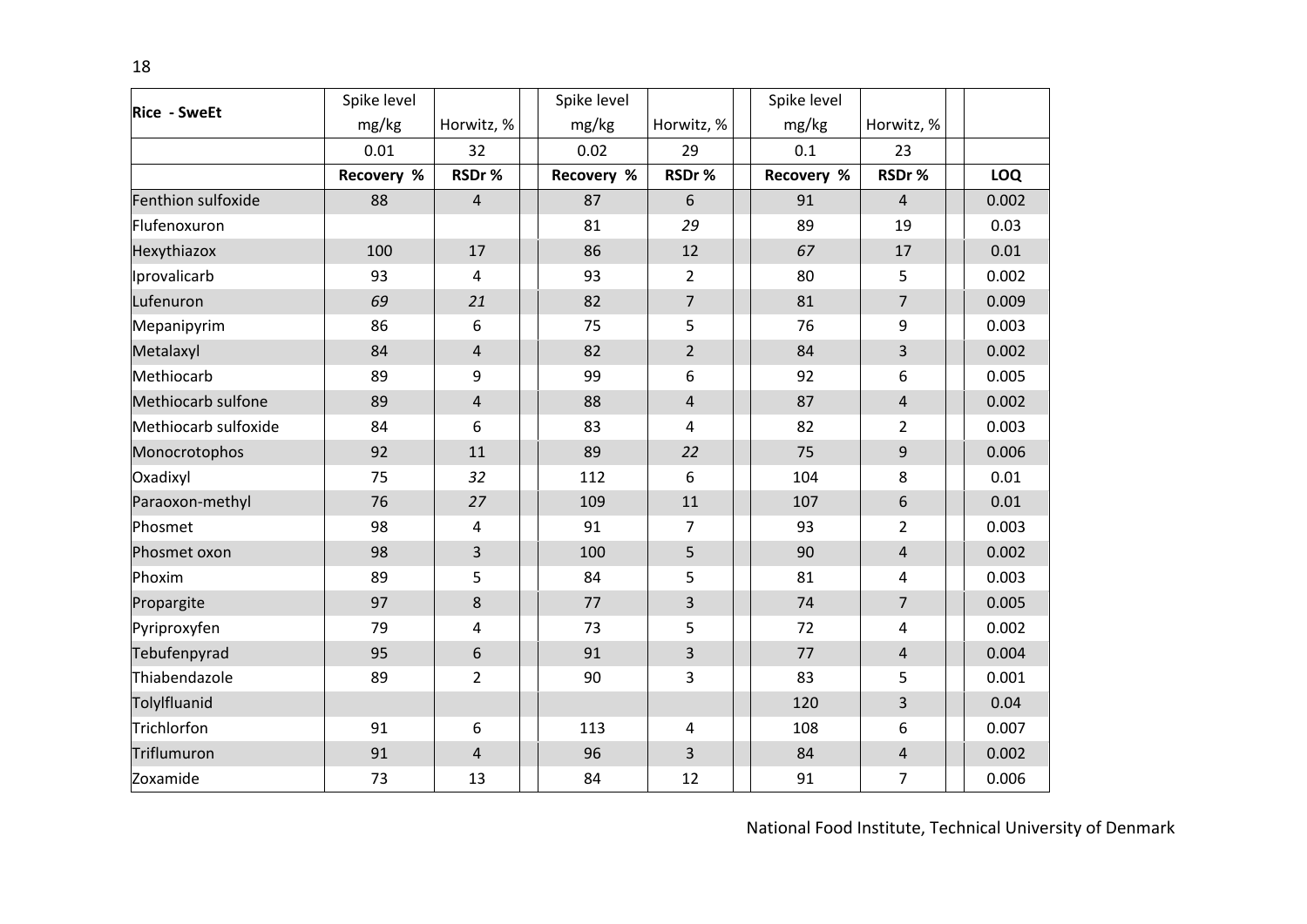| Rye - SweEt             | Spike level<br>mg/kg | Horwitz,<br>$\%$ | Spike level<br>mg/kg | Horwitz,<br>$\%$ | Spike level<br>mg/kg | Horwitz,<br>$\%$ |            |
|-------------------------|----------------------|------------------|----------------------|------------------|----------------------|------------------|------------|
|                         | 0.01                 | 32               | 0.02                 | 29               | 0.1                  | 23               |            |
|                         | Recovery %           | RSDr%            | Recovery %           | RSDr%            | Recovery %           | RSDr%            | <b>LOQ</b> |
| Acetamiprid             | 93                   | 6                | 100                  | 3                | 94                   | $\mathbf{1}$     | 0.004      |
| Aldicarb                |                      |                  | 93                   | 13               | 92                   | 12               | 0.02       |
| Benfuracarb             | 82                   | 10               | 85                   | $\overline{2}$   | 96                   | 4                | 0.005      |
| Bitertanol              | 89                   | $\overline{4}$   | 94                   | $\overline{7}$   | 94                   | $\overline{2}$   | 0.002      |
| <b>Bupirimate</b>       | 107                  | 4                | 97                   | 4                | 84                   | $\overline{2}$   | 0.003      |
| Buprofezin              | 103                  | 23               | 94                   | $\overline{4}$   | 94                   | $\overline{3}$   | 0.01       |
| Cadusafos               | 100                  | 8                | 98                   | 5                | 96                   | 4                | 0.005      |
| Carbendazim             | 91                   | 21               | 103                  | $\overline{3}$   | 96                   | $\overline{4}$   | 0.01       |
| Clofentezine            | 92                   | 18               | 88                   | 3                | 89                   | 5                | 0.01       |
| Dimethomorph            | 98                   | 5                | 99                   | $\overline{3}$   | 93                   | $\mathbf{1}$     | 0.003      |
| Diphenylamin            |                      |                  | 104                  | 19               | 98                   | 3                | 0.04       |
| <b>DMF</b>              |                      |                  | 101                  | 8                | 87                   | 5                | 0.02       |
| <b>DMST</b>             | 79                   | 10               | 88                   | 11               | 83                   | 4                | 0.005      |
| Ethoprophos             | 102                  | 6                | 106                  | $\overline{3}$   | 95                   | $\mathbf{1}$     | 0.004      |
| Etofenprox              | 90                   | 12               | 84                   | 14               | 70                   | 5                | 0.006      |
| Fenamiphos              | 93                   | 9                | 97                   | $\overline{2}$   | 89                   | $\overline{2}$   | 0.005      |
| Fenamiphos sulfoxide    | 101                  | 11               | 99                   | 11               | 91                   | 3                | 0.007      |
| Fenamiphos sulfone      | 97                   | $\overline{7}$   | 104                  | 6                | 100                  | $\mathbf{1}$     | 0.004      |
| Fenazaquin              | 87                   | 8                | 82                   | 5                | 72                   | 5                | 0.004      |
| Fenoxycarb              | 93                   | 16               | 90                   | 11               | 83                   | $\overline{4}$   | 0.009      |
| Fenthion                | 93                   | 21               | 105                  | 6                | 98                   | 5                | 0.01       |
| Fenthion oxon           | 93                   | $\overline{4}$   | 100                  | $\overline{4}$   | 94                   | 3                | 0.002      |
| Fenthion oxon-sulfone   | 107                  | 13               | 110                  | 6                | 104                  | 8                | 0.009      |
| Fenthion oxon-sulfoxide | 83                   | 6                | 89                   | $\overline{2}$   | 88                   | $\mathbf{1}$     | 0.003      |
| Fenthion sulfone        | 124                  | 10               | 98                   | 12               | 91                   | $\overline{7}$   | 0.008      |

**Appendix 5: Recoveries, repeatability (RSDr) and Limit of Quantification (LOQ) for pesticides validated on rye.**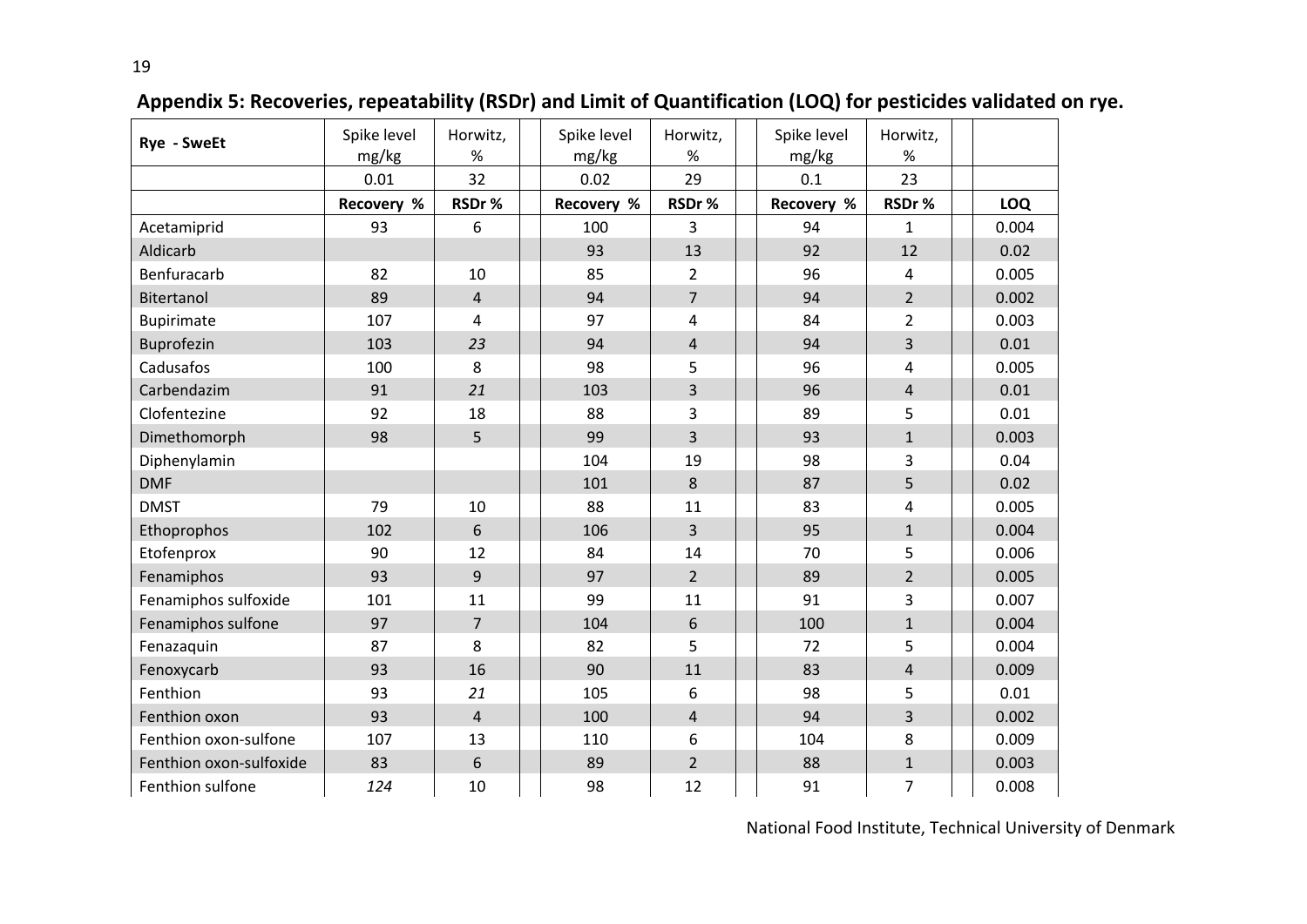| <b>Rye - SweEt</b>   | Spike level<br>mg/kg | Horwitz,<br>$\%$ | Spike level<br>mg/kg | Horwitz,<br>$\%$        | Spike level<br>mg/kg | Horwitz,<br>$\%$ |            |
|----------------------|----------------------|------------------|----------------------|-------------------------|----------------------|------------------|------------|
|                      | 0.01                 | 32               | 0.02                 | 29                      | 0.1                  | 23               |            |
|                      | Recovery %           | RSDr%            | Recovery %           | RSDr%                   | Recovery %           | RSDr%            | <b>LOQ</b> |
| Fenthion sulfoxide   | 99                   | 8                | 102                  | $\overline{4}$          | 100                  | $\overline{2}$   | 0.005      |
| Flufenoxuron         | 119                  | 34               | 109                  | $\overline{7}$          | 84                   | 20               | 0.02       |
| Hexythiazox          | 105                  | 15               | 88                   | $\overline{4}$          | 88                   | 5                | 0.01       |
| Iprovalicarb         | 92                   | 11               | 96                   | 10                      | 88                   | 9                | 0.006      |
| Lufenuron            | 102                  | 9                | 97                   | 10                      | 91                   | 5                | 0.005      |
| Mepanipyrim          | 115                  | 11               | 107                  | $\overline{3}$          | 97                   | 3                | 0.008      |
| Metalaxyl            | 107                  | 11               | 105                  | $\overline{4}$          | 97                   | $2^{\circ}$      | 0.007      |
| Methamidophos        | 100                  | 18               | 93                   | 10                      | 77                   | 3                | 0.01       |
| Methiocarb           | 81                   | 17               | 95                   | $\overline{4}$          | 91                   | $\overline{2}$   | 0.008      |
| Methiocarb sulfone   | 97                   | $\overline{7}$   | 97                   | $\overline{3}$          | 94                   | $\overline{2}$   | 0.004      |
| Methiocarb sulfoxide | 99                   | 9                | 90                   | 5                       | 81                   | $\mathbf{1}$     | 0.005      |
| Oxadixyl             | 93                   | 15               | 97                   | $\overline{4}$          | 96                   | 4                | 0.009      |
| Paraoxon-methyl      | 83                   | 21               | 93                   | 10                      | 94                   | $\overline{3}$   | 0.01       |
| Phosmet              | 89                   | 15               | 100                  | $\overline{4}$          | 98                   | $\overline{2}$   | 0.008      |
| Phosmet oxon         | 96                   | $\overline{4}$   | 104                  | $\overline{4}$          | 98                   | $\mathbf{1}$     | 0.002      |
| Phoxim               | 97                   | 11               | 95                   | $\overline{7}$          | 86                   | 3                | 0.006      |
| Propargite           | 95                   | $\overline{4}$   | 98                   | $\overline{3}$          | 92                   | 11               | 0.002      |
| Pyridaben            |                      |                  | 106                  | 6                       | 83                   | 8                | 0.02       |
| Pyriproxyfen         | 87                   | 5                | 81                   | 5                       | 77                   | $\mathbf{1}$     | 0.002      |
| Spinozyn A           | 87                   | 13               | 87                   | $\overline{\mathbf{4}}$ | 77                   | 5                | 0.007      |
| Spinozyn D           | 98                   | 21               | 92                   | $\overline{7}$          | 76                   | $\overline{7}$   | 0.01       |
| Spirodiclofen        |                      |                  | 100                  | 4                       | 98                   | 4                | 0.01       |
| Tebufenpyrad         | 99                   | $\overline{4}$   | 98                   | $\overline{7}$          | 94                   | $\overline{3}$   | 0.002      |
| Thiabendazole        | 89                   | 6                | 93                   | $\overline{\mathbf{4}}$ | 97                   | 19               | 0.003      |
| Trichlorfon          | 95                   | 11               | 96                   | 8                       | 95                   | 3                | 0.006      |
| Triflumuron          | 90                   | 7                | 97                   | 10                      | 92                   | 4                | 0.004      |
| Zoxamide             | 82                   | 25               | 91                   | 14                      | 87                   | $\overline{4}$   | 0.01       |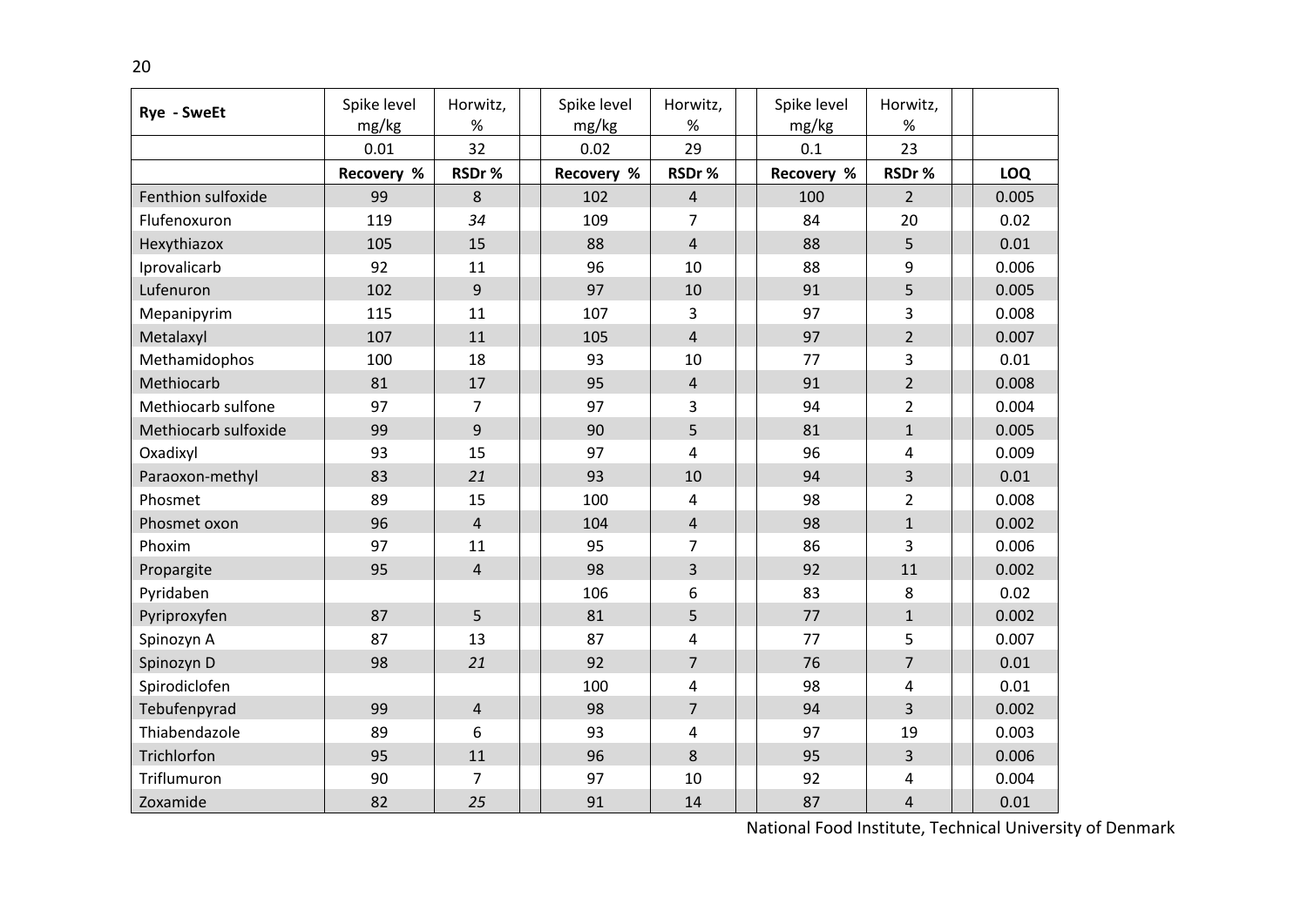| <b>Wheat - SweEt</b>    | Spike level<br>mg/kg | Horwitz,<br>$\%$ | Spike level<br>mg/kg | Horwitz,<br>$\%$ | Spike level<br>mg/kg | Horwitz,<br>%  |            |
|-------------------------|----------------------|------------------|----------------------|------------------|----------------------|----------------|------------|
|                         | 0.01                 | 32               | 0.02                 | 29               | 0.1                  | 23             |            |
|                         | Recovery %           | RSDr%            | Recovery %           | RSDr%            | Recovery %           | RSDr%          | <b>LOQ</b> |
| Acetamiprid             | 85                   | $\overline{2}$   | 89                   | 4                | 88                   | $2^{\circ}$    | 0.001      |
| Aldicarb                |                      |                  |                      |                  | 94                   | 16             | 0.09       |
| Benfuracarb             | 109                  | 15               | 96                   | 9                | 108                  | 10             | 0.01       |
| Bitertanol              | 79                   | 6                | 85                   | $8\phantom{1}$   | 81                   | 6              | 0.003      |
| Bupirimate              | 83                   | $\overline{4}$   | 79                   | $\overline{4}$   | 83                   | 5              | 0.002      |
| Buprofezin              | 89                   | 15               | 101                  | 11               | 96                   | $\overline{3}$ | 0.008      |
| Cadusafos               | 80                   | 7                | 86                   | 12               | 86                   | 20             | 0.003      |
| Carbendazim             | 86                   | 9                | 90                   | $\overline{4}$   | 91                   | 8              | 0.004      |
| Clofentezine            | 81                   | $\overline{7}$   | 77                   | 14               | 84                   | $\overline{7}$ | 0.004      |
| Dimethomorph            | 87                   | 5                | 93                   | 5                | 97                   | $\overline{4}$ | 0.002      |
| Etofenprox              | 95                   | 9                | 96                   | 6                | 97                   | 5              | 0.005      |
| Fenamiphos sulfoxide    | 79                   | 12               | 89                   | 10               | 91                   | 5              | 0.006      |
| Fenamiphos sulfone      | 88                   | 4                | 96                   | 4                | 101                  | 4              | 0.002      |
| Fenazaquin              | 90                   | $\overline{2}$   | 93                   | $\overline{3}$   | 99                   | $\overline{4}$ | 0.001      |
| Fenthion                | 71                   | 9                | 68                   | $\overline{7}$   | 87                   | 8              | 0.004      |
| Fenthion oxon           | 79                   | $\overline{7}$   | 80                   | 6                | 85                   | 5              | 0.003      |
| Fenthion oxon-sulfoxide | 88                   | 4                | 90                   | $\overline{4}$   | 89                   | 3              | 0.002      |
| Fenthion sulfone        | 85                   | 14               | 91                   | 8                | 92                   | 8              | 0.007      |
| Fenthion sulfoxid       | 109                  | 12               | 110                  | 5                | 99                   | 8              | 0.008      |
| Flufenoxuron            | 108                  | 10               | 100                  | $\overline{9}$   | 86                   | 19             | 0.006      |
| Hexythiazox             | 88                   | 9                | 94                   | 9                | 96                   | 12             | 0.005      |
| Iprovalicarb            | 82                   | $\overline{7}$   | 82                   | 6                | 82                   | 5              | 0.003      |
| Lufenuron               | 97                   | 8                | 87                   | $\overline{2}$   | 81                   | 7              | 0.005      |
| Mepanipyrim             | 93                   | 9                | 94                   | $\overline{7}$   | 95                   | 5              | 0.005      |
| Metalaxyl               | 99                   | 3                | 102                  | 6                | 97                   | 4              | 0.002      |

**Appendix 6: Recoveries, repeatability (RSDr) and Limit of Quantification (LOQ) for pesticides validated on wheat.**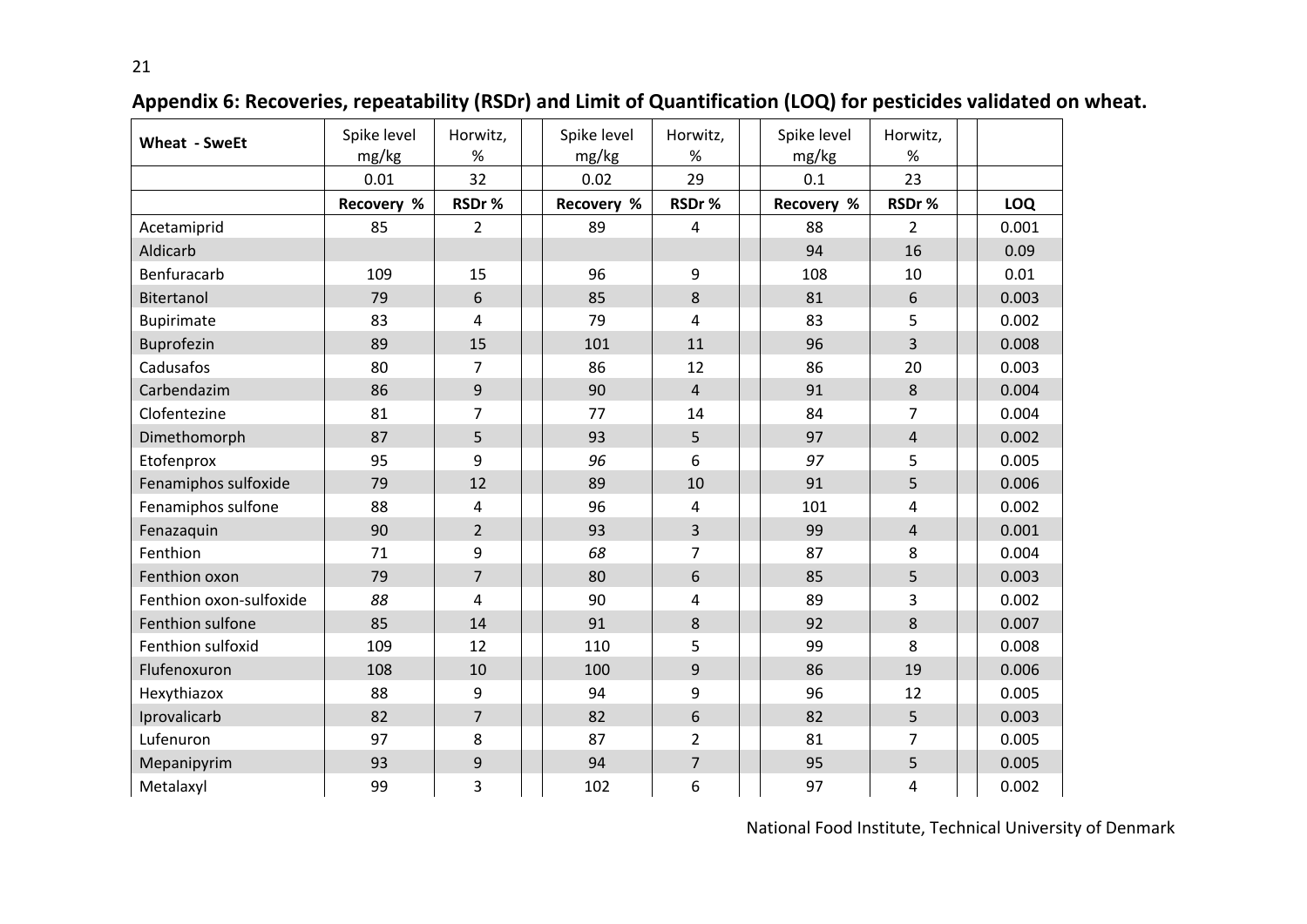| Wheat - SweEt        | Spike level<br>mg/kg | Horwitz,<br>$\%$ | Spike level<br>mg/kg | Horwitz,<br>%  | Spike level<br>mg/kg | Horwitz,<br>%  |            |
|----------------------|----------------------|------------------|----------------------|----------------|----------------------|----------------|------------|
|                      | 0.01                 | 32               | 0.02                 | 29             | 0.1                  | 23             |            |
|                      | Recovery %           | RSDr%            | Recovery %           | RSDr%          | Recovery %           | RSDr%          | <b>LOQ</b> |
| Methiocarb           | 85                   | $\overline{7}$   | 94                   | 12             | 96                   | 5              | 0.004      |
| Methiocarb sulfone   | 97                   | 5                | 93                   | 4              | 94                   | 5              | 0.003      |
| Methiocarb sulfoxide | 89                   | 5                | 87                   | 8              | 81                   | 8              | 0.002      |
| Oxadixyl             | 90                   | $\overline{7}$   | 92                   | 14             | 97                   | 6              | 0.004      |
| Paraoxon-methyl      |                      |                  |                      |                | 72                   | $\overline{4}$ | 0.02       |
| Phosmet              | 81                   | $\overline{7}$   | 79                   | 5              | 79                   | 5              | 0.003      |
| Phosmet oxon         | 91                   | $\overline{3}$   | 89                   | 3              | 91                   | $\overline{4}$ | 0.002      |
| Phoxim               | 84                   | 5                | 87                   | 3              | 90                   | $\overline{3}$ | 0.003      |
| Propargite           | 95                   | 6                | 93                   | 6              | 102                  | 5              | 0.004      |
| Pyridaben            | 89                   | 5                | 94                   | 6              | 98                   | 5              | 0.003      |
| Pyriproxyfen         | 89                   | $\overline{4}$   | 80                   | $\mathbf{1}$   | 85                   | $\overline{4}$ | 0.002      |
| Spinozyn A           | 85                   | 13               | 85                   | $\overline{7}$ | 89                   | 4              | 0.007      |
| Spinozyn D           | 74                   | 10               | 83                   | 6              | 85                   | 8              | 0.004      |
| Spirodiclofen        | 98                   | 10               | 95                   | 9              | 94                   | 6              | 0.006      |
| Tebufenpyrad         | 83                   | 6                | 76                   | 5              | 81                   | $\overline{4}$ | 0.003      |
| Thiabendazole        | 84                   | 3                | 87                   | 4              | 92                   | 3              | 0.002      |
| Thiophenat-Methyl    | 83                   | $\overline{7}$   | 71                   | 15             | 76                   | 19             | 0.004      |
| Tolylfluanid         |                      |                  |                      |                | 100                  | 5              | 0.03       |
| Trichlorfon          | 79                   | 5                | 77                   | 5              | 81                   | 3              | 0.002      |
| Triflumuron          | 83                   | 5                | 85                   | 6              | 85                   | 4              | 0.002      |
| Zoxamide             | 106                  | 13               | 90                   | 14             | 93                   | 3              | 0.008      |